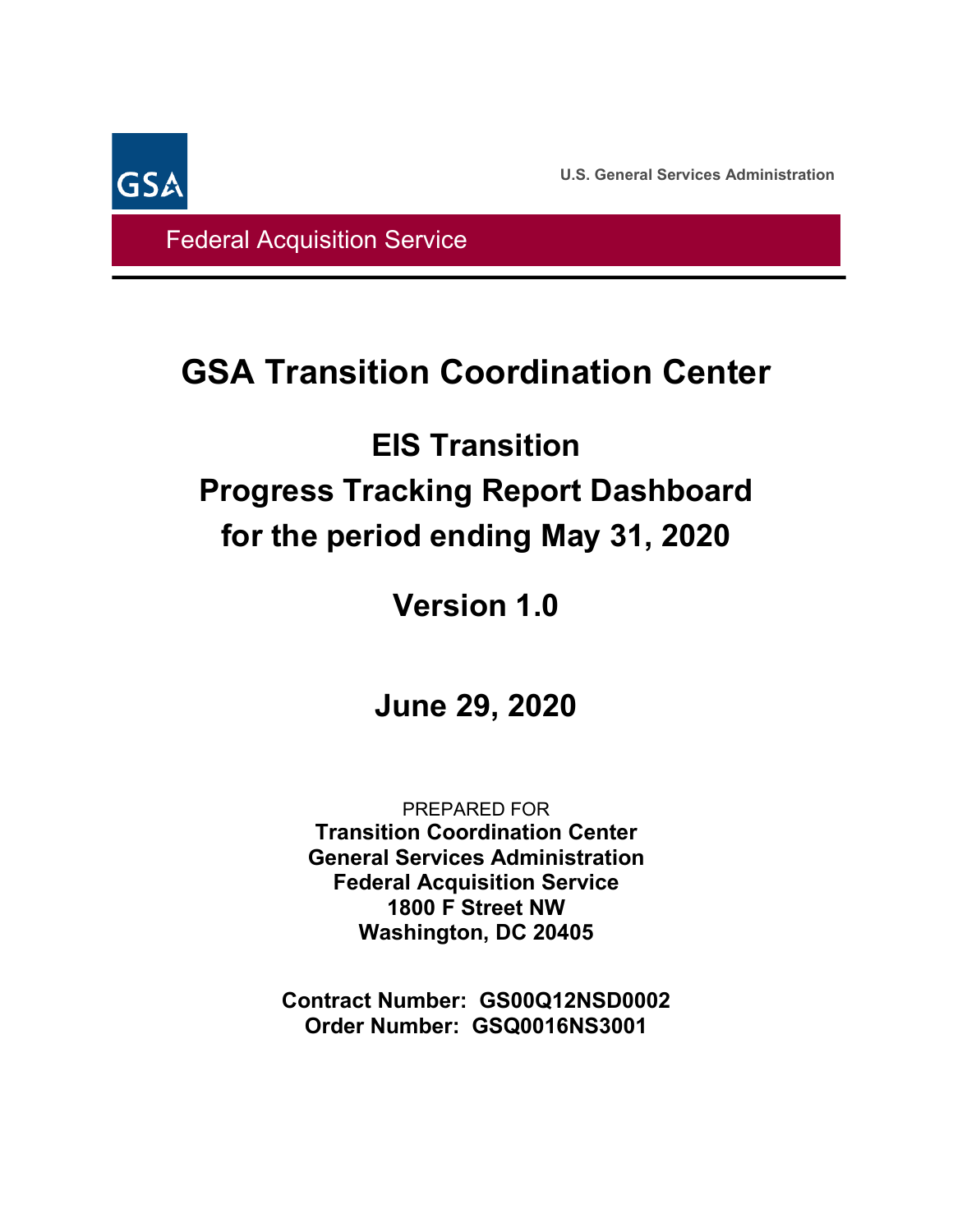## **Document Change History**

| <b>Version</b> | <b>Description</b>  | <b>Date</b> | <b>Prepared By</b> |  |  |
|----------------|---------------------|-------------|--------------------|--|--|
| 1.0            | Original Submission | 06/29/2020  | Ken Palmer         |  |  |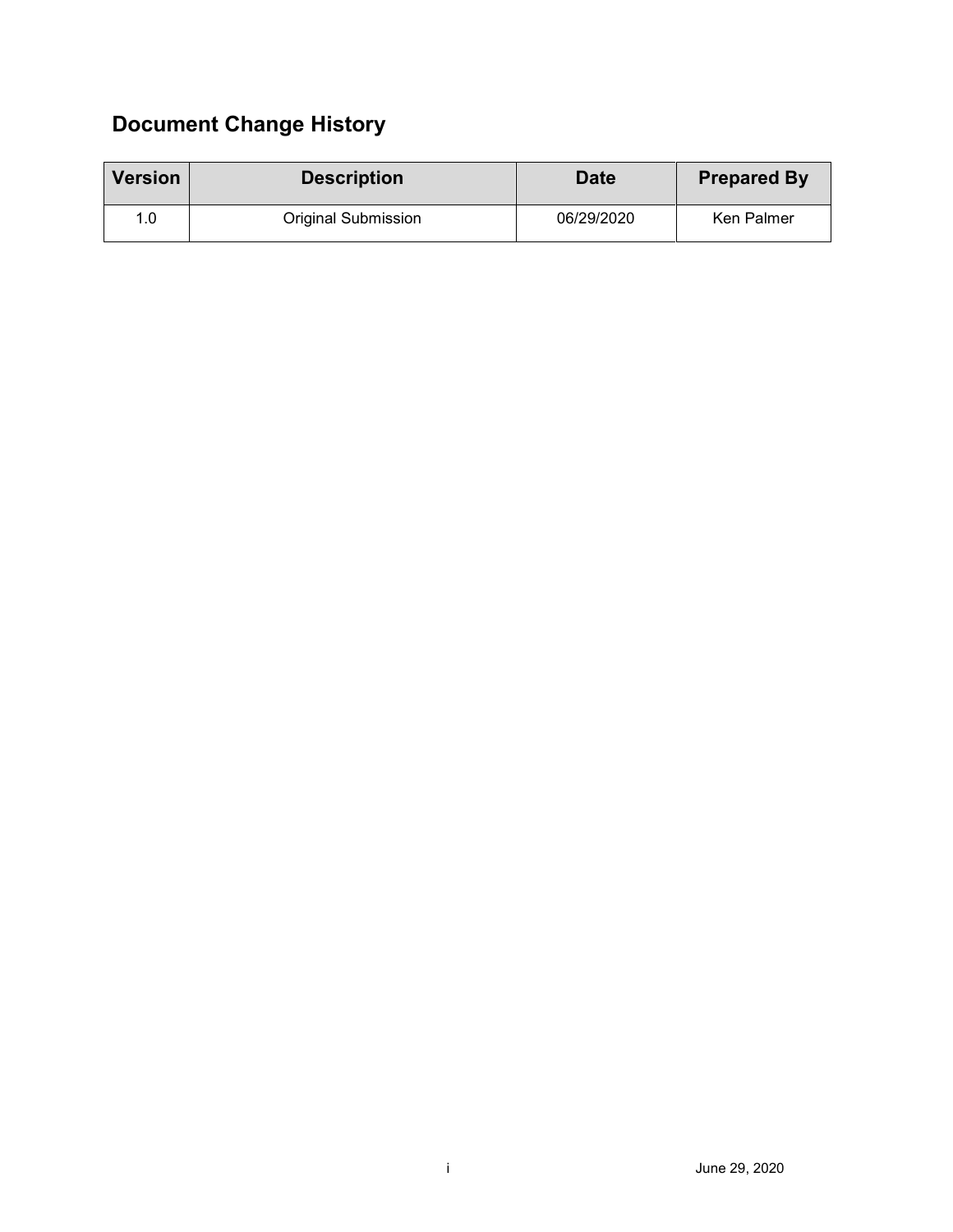### **Table of Contents**

|              |                | <b>INTRODUCTION</b>                                                                           |  |
|--------------|----------------|-----------------------------------------------------------------------------------------------|--|
| $\mathbf{2}$ |                |                                                                                               |  |
|              | 2.1            |                                                                                               |  |
|              | 2.2            |                                                                                               |  |
|              | 2.3            |                                                                                               |  |
|              | 2.4            |                                                                                               |  |
| 3            |                |                                                                                               |  |
|              | 3 <sub>1</sub> |                                                                                               |  |
|              | 3.1.1          |                                                                                               |  |
|              | 3.1.2          |                                                                                               |  |
|              | 3.1.3          |                                                                                               |  |
|              |                |                                                                                               |  |
|              | 41             |                                                                                               |  |
|              | 4.2            |                                                                                               |  |
|              | 4.2.1          |                                                                                               |  |
|              | 4.2.2          |                                                                                               |  |
|              |                |                                                                                               |  |
|              |                | APPENDIX B – TRANSITION COMPLETION STATUS: SMALL AGENCIES INCLUDING NATIVE AMERICAN TRIBES 19 |  |
|              |                |                                                                                               |  |
|              |                |                                                                                               |  |
|              |                |                                                                                               |  |

#### **List of Tables**

### **List of Figures**

| <u>EISL OF HYULES</u>                                                                                        |  |
|--------------------------------------------------------------------------------------------------------------|--|
|                                                                                                              |  |
|                                                                                                              |  |
| FIGURE 3. FO SOLICITATIONS # EXPECTED AND FO SOLICITATIONS # PASSED GSA IN-SCOPE REVIEW: MEDIUM AGENCIES  10 |  |
|                                                                                                              |  |
|                                                                                                              |  |
|                                                                                                              |  |
|                                                                                                              |  |
|                                                                                                              |  |
|                                                                                                              |  |
|                                                                                                              |  |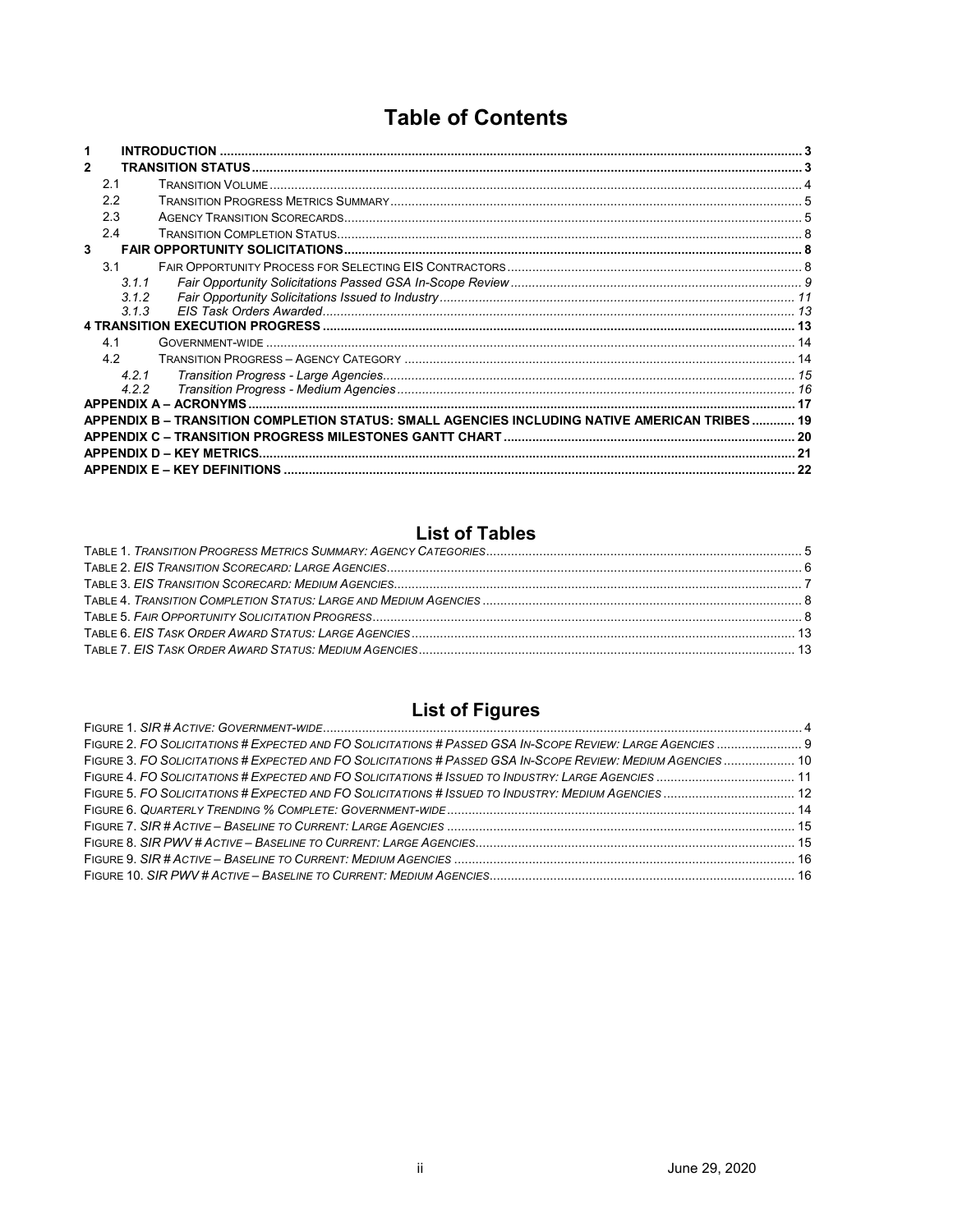### <span id="page-3-0"></span>**1 Introduction**

### **1.1 Purpose**

The General Services Administration (GSA) Transition Coordination Center (TCC) created the Enterprise Infrastructure Solutions (EIS) Transition Progress Tracking Report (TPTR) Dashboard to provide a high-level monthly overview of transition progress from the expiring Networx, Washington Interagency Telecommunications System (WITS) 3, and GSA Regional local service (RLS) contracts to EIS or other contract vehicles. The charts contained herein were specifically selected by a collaboration team made up of agency, EIS contractor, and GSA representatives and briefed to the Infrastructure Advisory Group (IAG), to communicate transition progress at the Government-wide and agency levels, while highlighting large and medium agencies.

This month's report is derived from acquisition planning and decision data, Transition Inventory (TI) data, and other supporting data as of May 31, 2020. Business Volume (BV) reflects data as of April 30, 2020.

**Note**: *GSA extended Networx, WITS 3, and GSA RLS contracts to remove potential timeline barriers for modernization and transition execution with commitment by agencies to maintain momentum on EIS transition and network modernization. EIS transition milestones and target dates have been updated herein.*

### **1.2 Agency Categories and Size Standards**

There are currently over 200 agencies with TI and billing under the expiring contracts. For this report, agencies are categorized into three groups: large agencies, medium agencies, and small agencies as defined by their average annual BV on the Networx contracts in FY12 through FY15.

- Large agencies: 17 agencies with annual BV ≥ \$10 million
- Medium agencies: 25 agencies with annual BV < \$10 million but ≥ \$1 million
- Small agencies: 180 agencies with annual BV < \$1 million (118 agencies including AB Code 0022 which represents the 62 Tribal Nations as a single entity and AB Code 0047 which includes all GSA-Regional Internal data in this report).

### <span id="page-3-1"></span>**2 Transition Status**

Transition volume, counts, scorecards, and completion status provide a snapshot of progress against transition tracking metrics. Given the agency inventory confirmation deadline was October 31, 2016, baseline data as of November 1, 2016 has been used to develop trend analysis. Additional information pertaining to Transition Completion Status of Small Agencies including Native American Tribes may be found in Appendix B; Transition Progress Milestones are shown in Appendix C; Key Metrics are described in Appendix D; and other Key Definitions are available in Appendix E.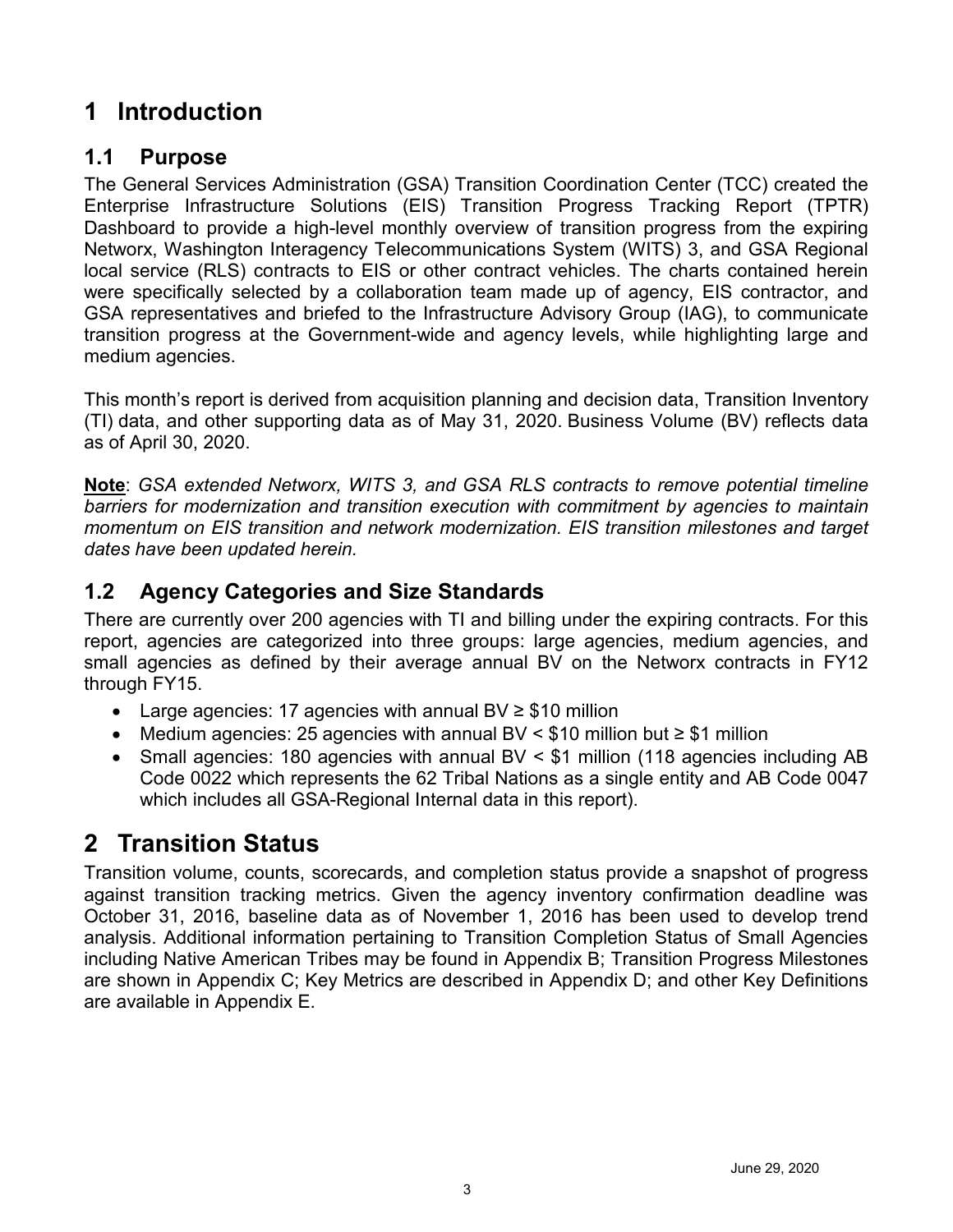### <span id="page-4-0"></span>**2.1 Transition Volume**

Transition volume provides a count of active SIRs in TI beginning in November 1, 2016 through the current period. When these SIR counts are weighted based on their complexity to transition, it is referred to as SIR PWV. Since the volume of active SIRs and current BV are indicators of agency transition completion status (Section 2.3), GSA's TCC will report on the volume of services remaining on expiring contracts and the associated BV until both volumes are zero.

Figure 1 illustrates trending active SIR counts and target active SIR counts required to drive the active inventory on expiring contracts to zero by the milestone dates. The difference between actual active and target active SIR counts indicates the number of SIR disconnects. To meet the transition milestones, agencies must have SIR PWV 50% disconnected by March 31, 2021, 90% by March 31, 2022, and 100% disconnected by September 30, 2022.

This Key identifies the markings used when viewing SIR # Active: Government-wide.





**Figure 1.** *SIR # Active: Government-wide*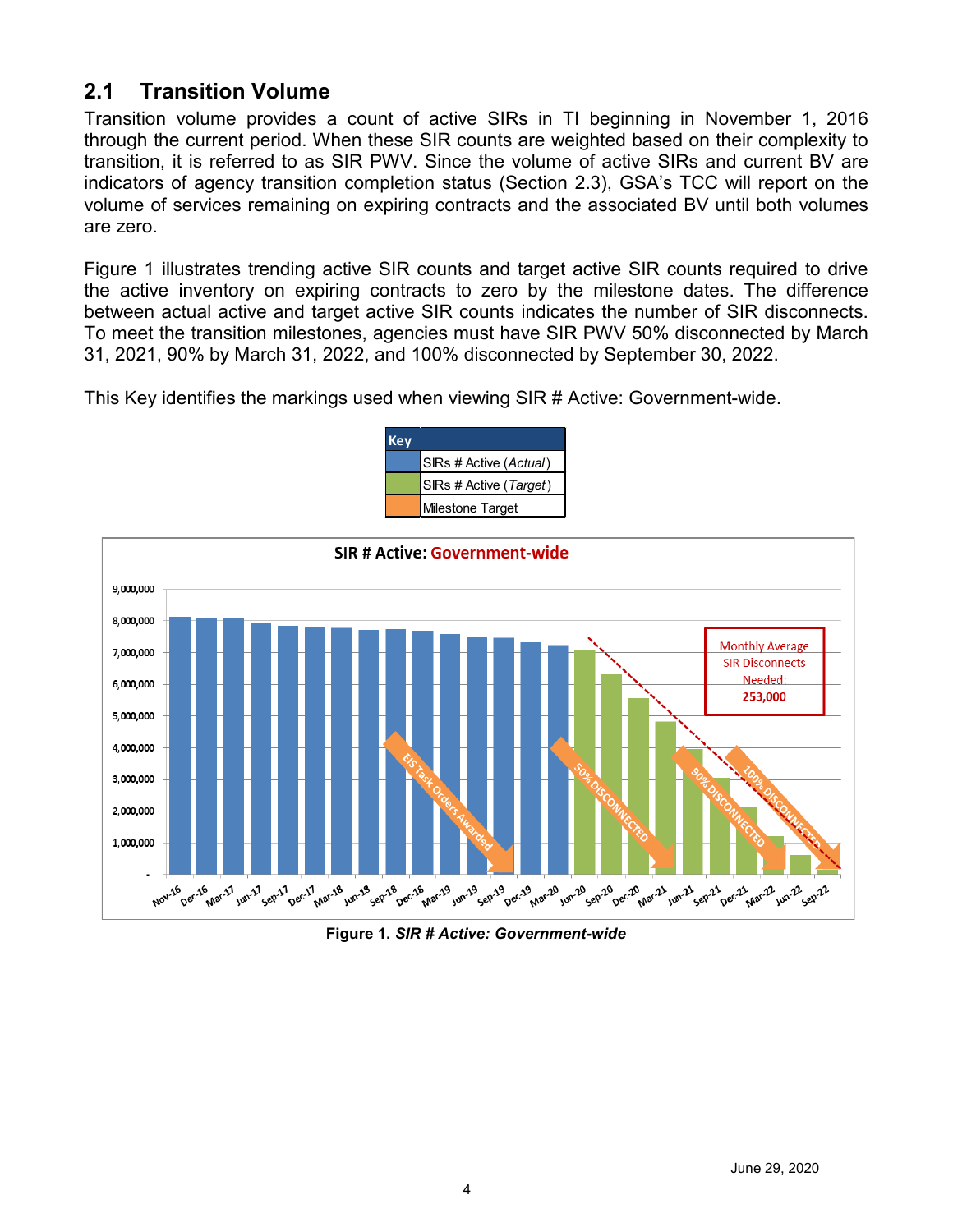### <span id="page-5-0"></span>**2.2 Transition Progress Metrics Summary**

Table 1 provides a summary of transition progress metrics by agency category. Tribes are broken out separately from small agencies for the purpose of this table. The goal is reach 100% complete by the date listed.

<span id="page-5-2"></span>

| <b>Transition Progress Metrics Summary - Agency Categories</b> |           |                               |                       |                                   |                                           |                                          |                                                            |  |  |  |
|----------------------------------------------------------------|-----------|-------------------------------|-----------------------|-----------------------------------|-------------------------------------------|------------------------------------------|------------------------------------------------------------|--|--|--|
| <b>Tracking Metric</b>                                         | Date Due  | Percentage<br><b>Complete</b> | <b>Total</b><br>Count | Large<br><b>Agencies</b><br>Count | <b>Medium</b><br><b>Agencies</b><br>Count | <b>Small</b><br><b>Agencies</b><br>Count | <b>Native</b><br>American<br><b>Tribes</b><br><b>Count</b> |  |  |  |
| Data As Of: 04/30/2020                                         |           |                               |                       |                                   |                                           |                                          |                                                            |  |  |  |
| <b>Total EIS FO Solicitations Planned</b>                      |           |                               | 208                   | 107                               | 45                                        | 56                                       |                                                            |  |  |  |
| EIS FO Solicitations Passed GSA In-Scope Review                | 3/31/2019 | 61.54%                        | 128                   | 84                                | 30                                        | 14                                       |                                                            |  |  |  |
| EIS FO Solicitations Issued to Industry                        | 3/31/2019 | 49.04%                        | 108                   | 70                                | 22                                        | 10                                       |                                                            |  |  |  |
| Task Orders Awarded (as defined by Key Metric)                 | 9/30/2019 | 21.63%                        | 45                    | 29                                | 14                                        | 2                                        |                                                            |  |  |  |
| Data As Of: 04/302020                                          |           |                               |                       |                                   |                                           |                                          |                                                            |  |  |  |
| <b>Total Agencies</b>                                          |           |                               | 222                   | 17                                | 25                                        | 118                                      | 62                                                         |  |  |  |
| Transition 50% Complete (≥50% and <90%)                        | 3/31/2021 | 15.77%                        | 35                    | 3                                 | 7                                         | 23                                       | $\mathfrak{p}$                                             |  |  |  |
| Transition 90% Complete (≥90% and <100%)                       | 3/31/2022 | 3.60%                         | 8                     | $\Omega$                          |                                           | 6                                        |                                                            |  |  |  |
| Transition 100% Complete (=100%)                               | 9/30/2022 | 9.91%                         | 22                    | $\Omega$                          | $\Omega$                                  | 14                                       | 8                                                          |  |  |  |

**Table 1.** *Transition Progress Metrics Summary: Agency Categories*

### <span id="page-5-1"></span>**2.3 Agency Transition Scorecards**

Agency Scorecards provide an overview of agency transition status, where progress through Task Order (TO) award is measured against the number of Fair Opportunity (FO) solicitations expected; and transition percentage complete is measured against service instance records (SIRs) disconnected based on their proportional weighted value (PWV) for complexity. This section depicts Agency Scorecards for the large and medium agency categories.

This Key identifies the markings used when viewing Agency Transition Scorecards.

| Kev |                                     |
|-----|-------------------------------------|
|     | <b>Transition Progress</b>          |
|     | Complete, In Progress/Not Past Due, |
|     | or Not Started/Not Past Due         |
|     | In Progress but Past Due            |
|     | Not Started and Past Due            |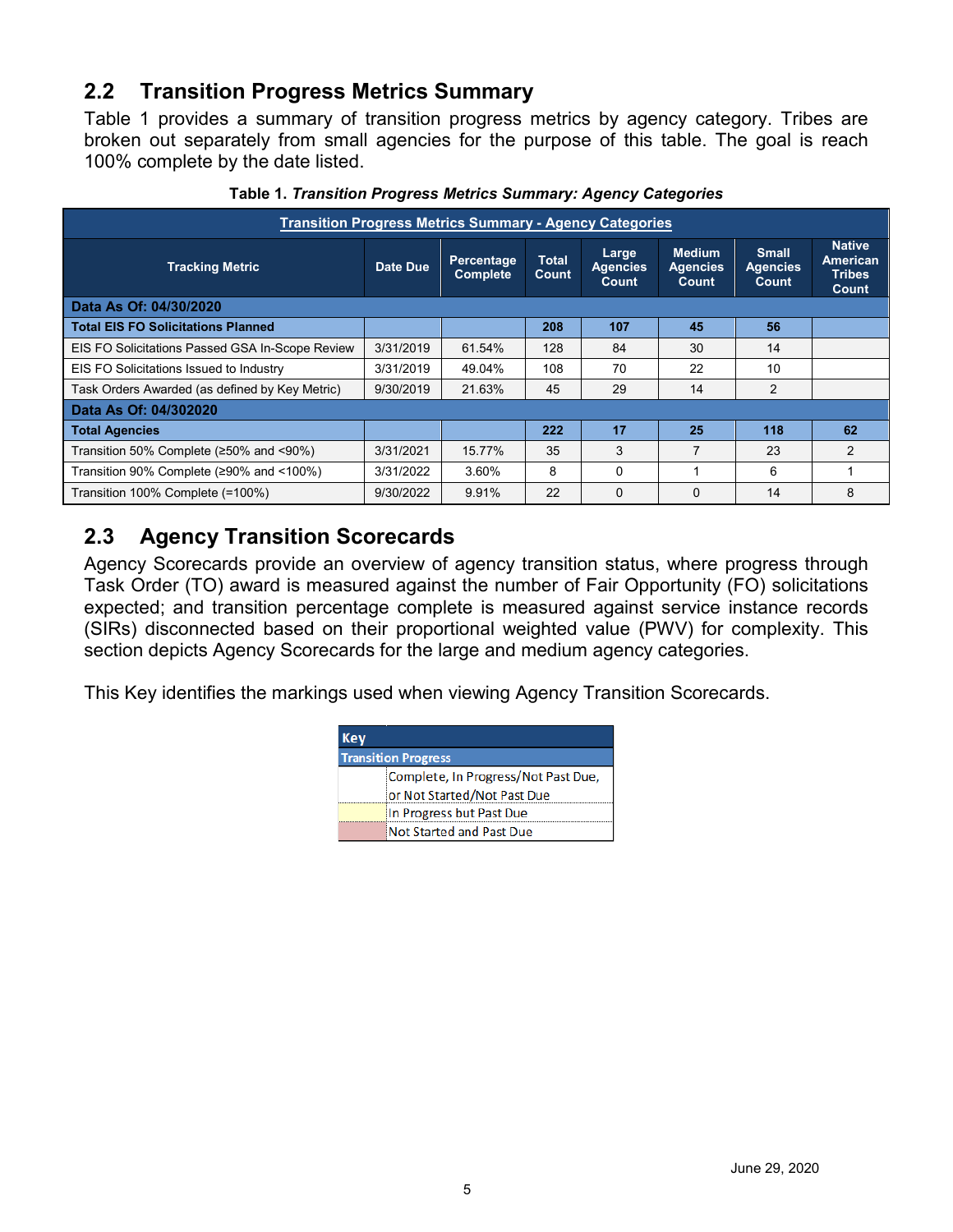Table 2 reflects transition progress for large agencies.

**Note:** *The key transition milestone of 9/30/2019 for agencies to award EIS TOs has passed. As of the end of this reporting period, large agencies have issued 39 TO awards based on available data from the Network Hosting Center (NHC). Of these, 29 meet the definition and measurement criteria of "TOs Awarded" as listed in Appendix D.*

<span id="page-6-0"></span>

|                | <b>EIS Transition Scorecard: Large Agencies</b> |                                                                         |                                                                |                                                                                     |                                             |                                                        |                                                               |  |  |
|----------------|-------------------------------------------------|-------------------------------------------------------------------------|----------------------------------------------------------------|-------------------------------------------------------------------------------------|---------------------------------------------|--------------------------------------------------------|---------------------------------------------------------------|--|--|
| Date:          | 5/31/2020                                       |                                                                         |                                                                |                                                                                     |                                             |                                                        |                                                               |  |  |
| <b>AB Code</b> | Agency                                          | EIS FO<br><b>Solicitations</b><br>Passed GSA In-<br><b>Scope Review</b> | EIS FO<br><b>Solicitations</b><br><b>Issued to</b><br>Industry | Other than EIS FO<br><b>Solicitations Issued</b><br>to Industry (Self-<br>reported) | <b>EIS Task</b><br><b>Orders</b><br>Awarded | <b>Other than EIS</b><br><b>Task Orders</b><br>Awarded | <b>Transition SIR</b><br>PWV %<br>Completed<br>(Disconnected) |  |  |
| Date Due       |                                                 |                                                                         | 03/31/2019                                                     |                                                                                     |                                             | 09/30/2019                                             | 09/30/2022                                                    |  |  |
| 1200           | DEPARTMENT OF AGRICULTURE                       | 1 of 1                                                                  | 1 of 1                                                         | N/A                                                                                 | $0$ of 1                                    | $0$ of $0$                                             | 44.2%                                                         |  |  |
| 1300           | <b>DEPARTMENT OF COMMERCE</b>                   | 2 of 2                                                                  | 2 of 2                                                         | N/A                                                                                 | $1$ of $2$                                  | $0$ of $0$                                             | 23.3%                                                         |  |  |
| 9721           | <b>DEPARTMENT OF DEFENSE</b>                    | 50 of 55                                                                | 39 of 55                                                       | 3 of 3                                                                              | 16 of 55                                    | 3 <sub>of</sub> 3                                      | 27.9%                                                         |  |  |
| 8900           | DEPARTMENT OF ENERGY                            | $2$ of $2$                                                              | 2 of 2                                                         | N/A                                                                                 | $0$ of $2$                                  | $0$ of $0$                                             | 35.6%                                                         |  |  |
| 7500           | DEPARTMENT OF HEALTH AND HUMAN SERVICES         | 2 of 2                                                                  | 2 of 2                                                         | N/A                                                                                 | 1 <sub>of</sub> 2                           | $0$ of $0$                                             | 48.9%                                                         |  |  |
| 7000           | DEPARTMENT OF HOMELAND SECURITY                 | 1 of 19                                                                 | 0 of 19                                                        | N/A                                                                                 | 0 of 19                                     | $0$ of $0$                                             | 26.1%                                                         |  |  |
| 1500           | <b>DEPARTMENT OF JUSTICE</b>                    | $2$ of $2$                                                              | $1$ of $2$                                                     | N/A                                                                                 | $1$ of $2$                                  | $0$ of $0$                                             | 55.3%                                                         |  |  |
| 1600           | <b>DEPARTMENT OF LABOR</b>                      | 2 of 2                                                                  | 2 of 2                                                         | N/A                                                                                 | $0$ of $2$                                  | $0$ of $0$                                             | 54.3%                                                         |  |  |
| 1900           | <b>DEPARTMENT OF STATE</b>                      | 1 of 1                                                                  | 1 of 1                                                         | N/A                                                                                 | $0$ of 1                                    | $0$ of $0$                                             | 29.8%                                                         |  |  |
| 1400           | DEPARTMENT OF THE INTERIOR                      | 3 of 3                                                                  | 3 of 3                                                         | N/A                                                                                 | $1$ of $3$                                  | $0$ of $0$                                             | 33.4%                                                         |  |  |
| 2000           | DEPARTMENT OF THE TREASURY                      | 6 of 6                                                                  | 6 of 6                                                         | N/A                                                                                 | 3 of 6                                      | $0$ of $0$                                             | 70.0%                                                         |  |  |
| 6900           | DEPARTMENT OF TRANSPORTATION                    | 1 of 1                                                                  | $1$ of $1$                                                     | N/A                                                                                 | $0$ of 1                                    | $0$ of $0$                                             | 33.7%                                                         |  |  |
| 3600           | DEPARTMENT OF VETERANS AFFAIRS                  | 3 of 3                                                                  | 3 of 3                                                         | N/A                                                                                 | $2$ of $3$                                  | $0$ of $0$                                             | 49.8%                                                         |  |  |
| 4700           | <b>GENERAL SERVICES ADMINISTRATION</b>          | $1$ of $1$                                                              | $1$ of $1$                                                     | N/A                                                                                 | $1$ of $1$                                  | $0$ of $0$                                             | 33.8%                                                         |  |  |
| 1000           | <b>JUDICIARY</b>                                | 2 of 2                                                                  | $1$ of $2$                                                     | N/A                                                                                 | $0$ of $2$                                  | $0$ of $0$                                             | 34.3%                                                         |  |  |
| 8000           | NATIONAL AERONAUTICS AND SPACE ADMINISTRATION   | 3 of 3                                                                  | 3 of 3                                                         | N/A                                                                                 | $1$ of $3$                                  | $0$ of $0$                                             | 20.0%                                                         |  |  |
| 2804           | <b>SOCIAL SECURITY ADMINISTRATION</b>           | $2$ of $2$                                                              | 2 of 2                                                         | N/A                                                                                 | 2 of 2                                      | $0$ of $0$                                             | 36.6%                                                         |  |  |

#### **Table 2.** *EIS Transition Scorecard: Large Agencies*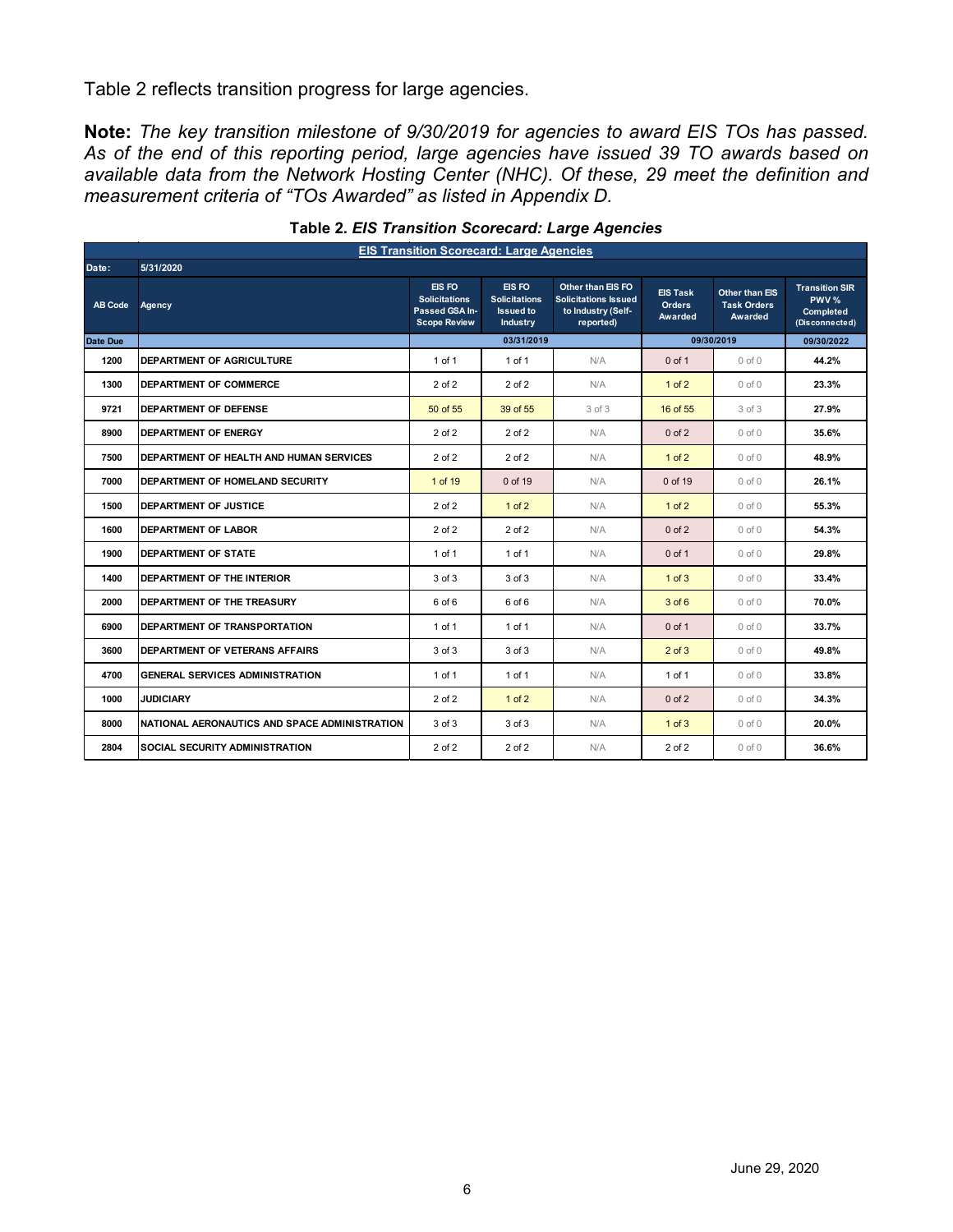Table 3 reflects the transition progress for medium agencies.

**Note**: *The key transition milestone of 9/30/2019 for agencies to award EIS TOs has passed. As of the end of this reporting period, medium agencies have issued 16 TO awards based on available data from the NHC. Of those, 14 meet the definition and measurement criteria of "TOs Awarded" as listed in Appendix D.*

<span id="page-7-0"></span>

| <b>EIS Transition Scorecard: Medium Agencies</b> |                                                |                                                                         |                                                                       |                                                                                     |                                      |                                                        |                                                                      |  |
|--------------------------------------------------|------------------------------------------------|-------------------------------------------------------------------------|-----------------------------------------------------------------------|-------------------------------------------------------------------------------------|--------------------------------------|--------------------------------------------------------|----------------------------------------------------------------------|--|
| Data As Of: 5/31/2020                            |                                                |                                                                         |                                                                       |                                                                                     |                                      |                                                        |                                                                      |  |
| <b>AB Code</b>                                   | Agency                                         | EIS FO<br><b>Solicitations</b><br>Passed GSA In-<br><b>Scope Review</b> | EIS FO<br><b>Solicitations</b><br><b>Issued to</b><br><b>Industry</b> | Other than EIS FO<br><b>Solicitations Issued</b><br>to Industry (Self-<br>reported) | <b>EIS Task</b><br>Orders<br>Awarded | <b>Other than EIS</b><br><b>Task Orders</b><br>Awarded | <b>Transition SIR</b><br>PWV %<br><b>Completed</b><br>(Disconnected) |  |
| Date Due                                         |                                                |                                                                         | 03/31/2019                                                            |                                                                                     |                                      | 09/30/2019                                             | 09/30/2022                                                           |  |
| 9507                                             | <b>COMMODITY FUTURES TRADING COMMISSION</b>    | 1 of 1                                                                  | $0$ of 1                                                              | N/A                                                                                 | $0$ of 1                             | $0$ of $0$                                             | 19.6%                                                                |  |
| 9559                                             | <b>CONSUMER FINANCIAL PROTECTION BUREAU</b>    | 1 of 1                                                                  | 1 of 1                                                                | N/A                                                                                 | $0$ of 1                             | $0$ of $0$                                             | 66.1%                                                                |  |
| 9100                                             | DEPARTMENT OF EDUCATION                        | $2$ of $3$                                                              | $2$ of $3$                                                            | N/A                                                                                 | $1$ of $3$                           | $0$ of $0$                                             | 37.6%                                                                |  |
| 8600                                             | DEPARTMENT OF HOUSING AND URBAN DEVELOPMENT    | $0$ of 1                                                                | $0$ of 1                                                              | N/A                                                                                 | $0$ of 1                             | $0$ of $0$                                             | 37.6%                                                                |  |
| 6800                                             | <b>ENVIRONMENTAL PROTECTION AGENCY</b>         | $0$ of 1                                                                | $0$ of 1                                                              | N/A                                                                                 | $0$ of 1                             | $0$ of $0$                                             | 33.5%                                                                |  |
| 4500                                             | <b>EQUAL EMPLOYMENT OPPORTUNITY COMMISSION</b> | 1 of 1                                                                  | 1 of 1                                                                | N/A                                                                                 | 1 of 1                               | $0$ of $0$                                             | 47.0%                                                                |  |
| 1100                                             | <b>EXECUTIVE OFFICE OF THE PRESIDENT</b>       | 4 of 4                                                                  | 4 of 4                                                                | N/A                                                                                 | $3$ of $4$                           | $0$ of $0$                                             | 97.6%                                                                |  |
| 7800                                             | <b>FARM CREDIT ADMINISTRATION</b>              | $0$ of $2$                                                              | $0$ of $2$                                                            | N/A                                                                                 | $0$ of $2$                           | $0$ of $0$                                             | 55.0%                                                                |  |
| 2700                                             | FEDERAL COMMUNICATIONS COMMISSION              | $2$ of $2$                                                              | 2 of 2                                                                | N/A                                                                                 | $0$ of $2$                           | $0$ of $0$                                             | 40.2%                                                                |  |
| 5100                                             | FEDERAL DEPOSIT INSURANCE CORPORATION          | $0$ of $0$                                                              | $0$ of $0$                                                            | N/A                                                                                 | $0$ of $0$                           | $0$ of $0$                                             | 53.7%                                                                |  |
| 2600                                             | FEDERAL RETIREMENT THRIFT INVESTMENT BOARD     | 1 of 1                                                                  | $0$ of 1                                                              | N/A                                                                                 | $0$ of 1                             | $0$ of $0$                                             | 34.1%                                                                |  |
| 0500                                             | <b>GOVERNMENT ACCOUNTABILITY OFFICE</b>        | $0$ of 1                                                                | $0$ of 1                                                              | N/A                                                                                 | $0$ of 1                             | $0$ of $0$                                             | 42.2%                                                                |  |
| 8800                                             | NATIONAL ARCHIVES AND RECORDS ADMINISTRATION   | 1 of 1                                                                  | $0$ of 1                                                              | N/A                                                                                 | $0$ of 1                             | $0$ of $0$                                             | 25.6%                                                                |  |
| 6300                                             | NATIONAL LABOR RELATIONS BOARD                 | 3 of 3                                                                  | 3 of 3                                                                | N/A                                                                                 | 3 of 3                               | $0$ of $0$                                             | 24.9%                                                                |  |
| 4900                                             | <b>NATIONAL SCIENCE FOUNDATION</b>             | 1 of 1                                                                  | 1 of 1                                                                | N/A                                                                                 | $0$ of 1                             | $0$ of $0$                                             | 76.3%                                                                |  |
| 3100                                             | <b>NUCLEAR REGULATORY COMMISSION</b>           | 1 of 1                                                                  | 1 of 1                                                                | N/A                                                                                 | 1 of 1                               | $0$ of $0$                                             | 86.4%                                                                |  |
| 2400                                             | OFFICE OF PERSONNEL MANAGEMENT                 | 1 of 1                                                                  | $0$ of 1                                                              | N/A                                                                                 | $0$ of 1                             | $0$ of $0$                                             | 20.6%                                                                |  |
| 1606                                             | PENSION BENEFIT GUARANTY CORPORATION           | 1 of 1                                                                  | 1 of 1                                                                | N/A                                                                                 | 1 of 1                               | $0$ of $0$                                             | 73.1%                                                                |  |
| 6000                                             | <b>RAILROAD RETIREMENT BOARD</b>               | 5 of 5                                                                  | 3 of 5                                                                | N/A                                                                                 | 3 of 5                               | $0$ of $0$                                             | 8.3%                                                                 |  |
| 5000                                             | SECURITIES AND EXCHANGE COMMISSION             | $2$ of $6$                                                              | $1$ of $6$                                                            | N/A                                                                                 | $0$ of $6$                           | $0$ of $0$                                             | 62.7%                                                                |  |
| 7300                                             | SMALL BUSINESS ADMINISTRATION                  | 1 of 1                                                                  | 1 of 1                                                                | N/A                                                                                 | 1 of 1                               | $0$ of $0$                                             | 23.2%                                                                |  |
| 6400                                             | TENNESSEE VALLEY AUTHORITY                     | $0$ of $0$                                                              | $0$ of $0$                                                            | N/A                                                                                 | $0$ of $0$                           | $0$ of $0$                                             | 37.3%                                                                |  |
| 1800                                             | UNITED STATES POSTAL SERVICE                   | $1$ of $3$                                                              | $0$ of $3$                                                            | N/A                                                                                 | $0$ of $3$                           | $0$ of $0$                                             | 15.9%                                                                |  |
| 9568                                             | US AGENCY FOR GLOBAL MEDIA                     | $0$ of $3$                                                              | $0$ of $3$                                                            | N/A                                                                                 | $0$ of $3$                           | $0$ of $0$                                             | 34.4%                                                                |  |
| 7200                                             | US AGENCY FOR INTERNATIONAL DEVELOPMENT        | 1 of 1                                                                  | 1 of 1                                                                | N/A                                                                                 | $0$ of 1                             | $0$ of $0$                                             | 43.7%                                                                |  |

**Table 3.** *EIS Transition Scorecard: Medium Agencies*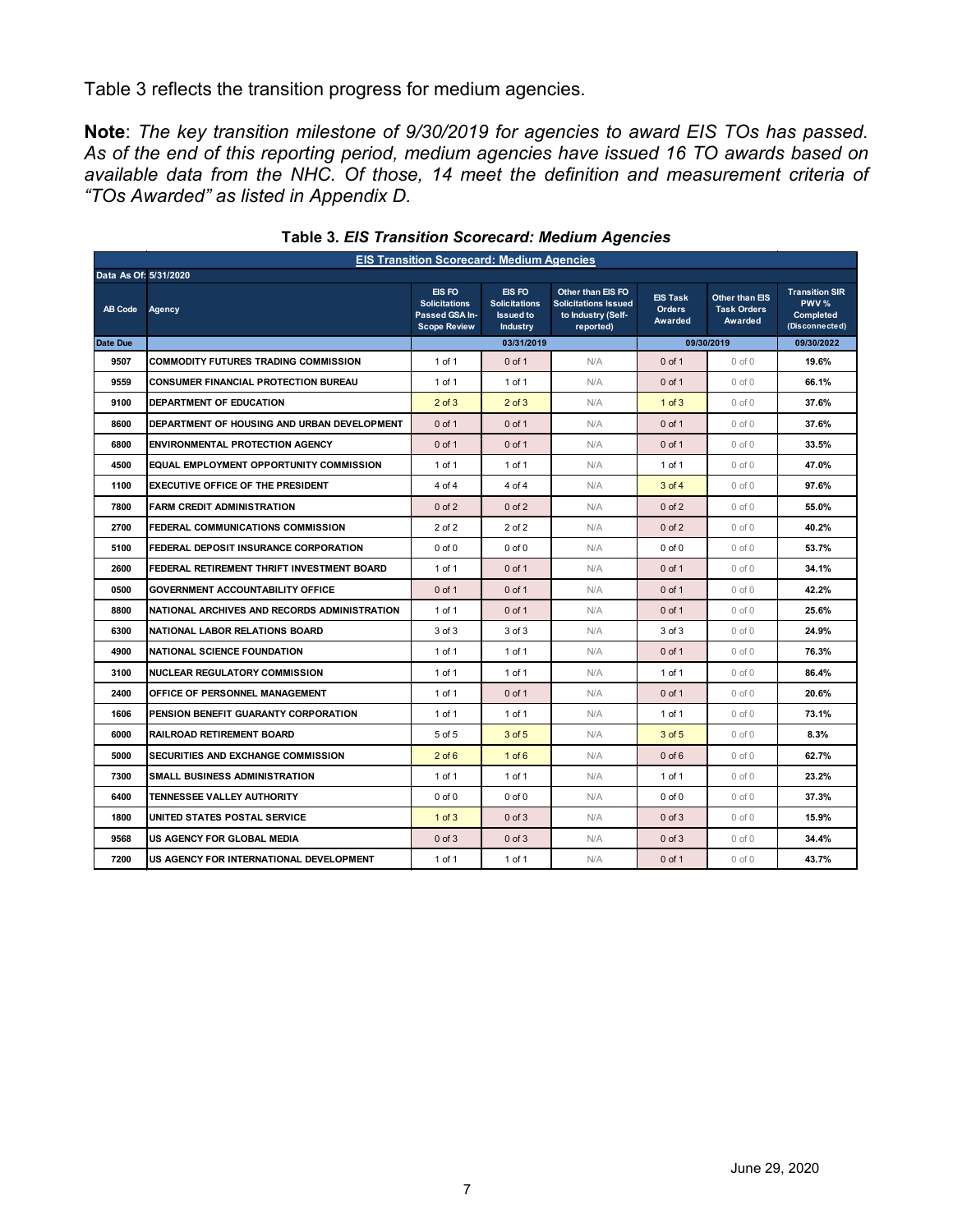### <span id="page-8-0"></span>**2.4 Transition Completion Status**

Table 4 shows a list of large and medium agencies that have disconnected 100% of their TI SIRs as reported by Networx contractors, WITS 3, and the Telecommunications Ordering and Pricing System (TOPS). Both "SIR % Disconnected" and "BV % Reduction" must reach 100% before transition is considered complete.

**Note:** *To date, no large or medium agencies have disconnected 100% of TI SIRs. A listing of small agencies including Native American Tribes that have completed transition is provided in Appendix B.* 

<span id="page-8-3"></span>

| <b>Transition Completion Status: Large and Medium Agencies</b> |             |               |                                         |                            |                                      |                                           |  |  |
|----------------------------------------------------------------|-------------|---------------|-----------------------------------------|----------------------------|--------------------------------------|-------------------------------------------|--|--|
| <b>Agency</b><br>Category                                      | AB.<br>Code | <b>Agency</b> | SIR <sup>%</sup><br><b>Disconnected</b> | BV $%$<br><b>Reduction</b> | <b>Transition</b><br><b>Complete</b> | <b>Transition</b><br><b>Complete Date</b> |  |  |
|                                                                | <b>NONE</b> |               |                                         |                            |                                      |                                           |  |  |
| М                                                              | <b>NONE</b> |               |                                         |                            |                                      |                                           |  |  |

**Table 4.** *Transition Completion Status: Large and Medium Agencies*

### <span id="page-8-1"></span>**3 Fair Opportunity Solicitations**

### <span id="page-8-2"></span>**3.1 Fair Opportunity Process for Selecting EIS Contractors**

Agencies must follow the FO process to issue solicitations to industry and award TOs. The TCC tracks and reports metrics that drive the process, such as the number of FO solicitations expected [derived from the Agency Transition Plan (ATP), or subsequently in data calls from GSA Agency Management], the number of FO solicitations that have passed GSA in-scope review, the number of FO solicitations issued to industry, and the award of at least one TO against each FO solicitation.

FO solicitations below the simplified acquisition threshold (SAT) do not require in-scope review, but may be reported as part of the total FO solicitations expected by an agency. Based on this provision, it is possible for the number of agency FO solicitations that have passed GSA in-scope review to be lower than the number of FO solicitations expected and the number of agency FO solicitations that have been issued to industry and still meet the metrics.

Table 5 provides a summary of FO solicitation progress.

<span id="page-8-4"></span>

| <b>Fair Opportunity Solicitation Progress</b> |                                                   |                                                                              |                                                             |                                                                       |                                                                                 |  |  |
|-----------------------------------------------|---------------------------------------------------|------------------------------------------------------------------------------|-------------------------------------------------------------|-----------------------------------------------------------------------|---------------------------------------------------------------------------------|--|--|
| <b>Agency</b><br>Category                     | EIS-FO<br><b>Solicitations</b><br><b>Expected</b> | <b>EIS - FO Solicitations</b><br><b>Passed GSA In-Scope</b><br><b>Review</b> | EIS-FO<br><b>Solicitations</b><br><b>Issued to Industry</b> | <b>Other Than EIS -</b><br><b>FO Solicitations</b><br><b>Expected</b> | <b>Other Than EIS -</b><br><b>FO Solicitations</b><br><b>Issued to Industry</b> |  |  |
|                                               | 107                                               | 84                                                                           | 70                                                          |                                                                       | 3                                                                               |  |  |
| М                                             | 45                                                | 30                                                                           | 22                                                          |                                                                       | 0                                                                               |  |  |
| <b>Grand Total</b>                            | 152                                               | 114                                                                          | 92                                                          |                                                                       |                                                                                 |  |  |

**Table 5.** *Fair Opportunity Solicitation Progress*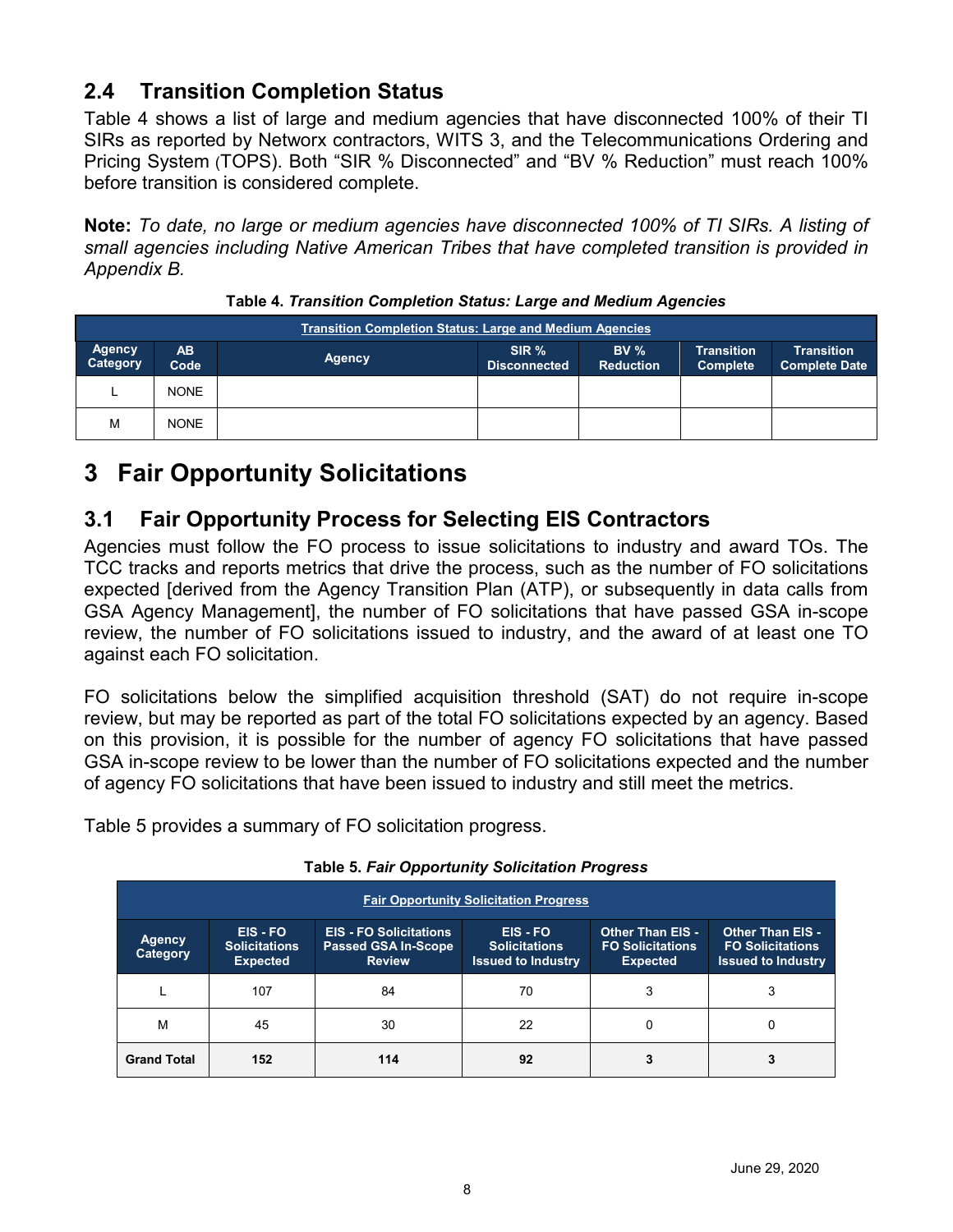#### **3.1.1 Fair Opportunity Solicitations Passed GSA In-Scope Review**

<span id="page-9-0"></span>FO solicitations above the SAT must pass GSA in-scope review prior to being issued to industry. Figure 2 compares the number of FO solicitations expected to those that have passed GSA in-scope review for each of the large agencies. Of the 107 large agency EIS FO solicitations expected, 84 have passed GSA in-scope review (78.5%).

**Notes***: Department of Defense (DOD) increased its FO solicitations expected from 54 to 55 and received two (2) in-scope determinations; Department of Justice (Justice) received one inscope determination. National Aeronautics and Space Administration (NASA) decreased its FO solicitations expected from four (4) to three (3) this reporting period.*



**Figure 2.** *FO Solicitations # Expected and FO Solicitations # Passed GSA In-Scope Review: Large Agencies*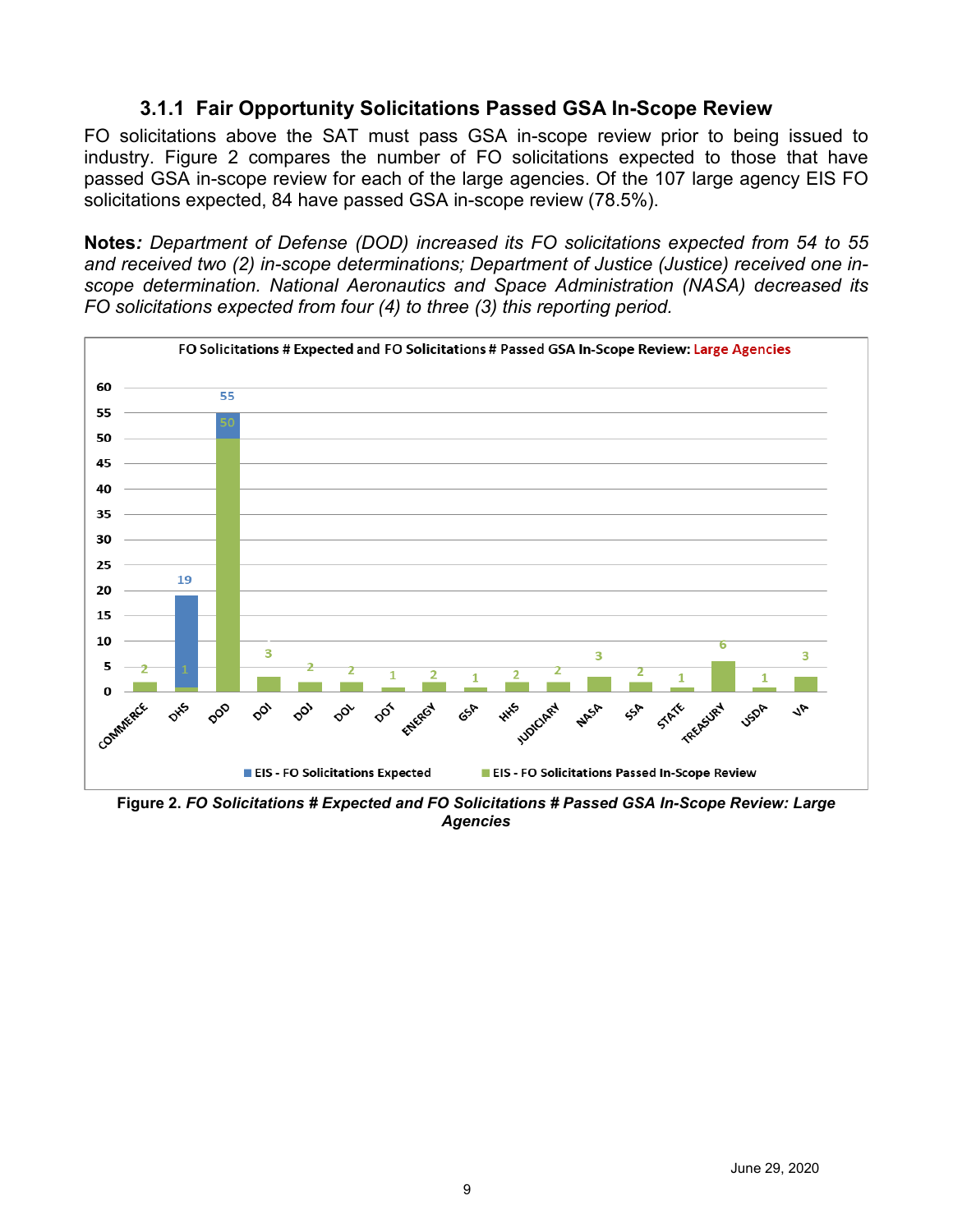Figure 3 compares the number of FO solicitations expected to those that have passed GSA inscope review for each of the medium agencies. Of the 45 medium agency EIS FO solicitations expected, 30 have passed GSA in-scope review (66.7%).

**Notes:** *United States Postal Service (USPS) and the Office of Personnel Management (OPM) each received one in-scope determination this reporting period.*



<span id="page-10-0"></span>**Figure 3.** *FO Solicitations # Expected and FO Solicitations # Passed GSA In-Scope Review: Medium Agencies*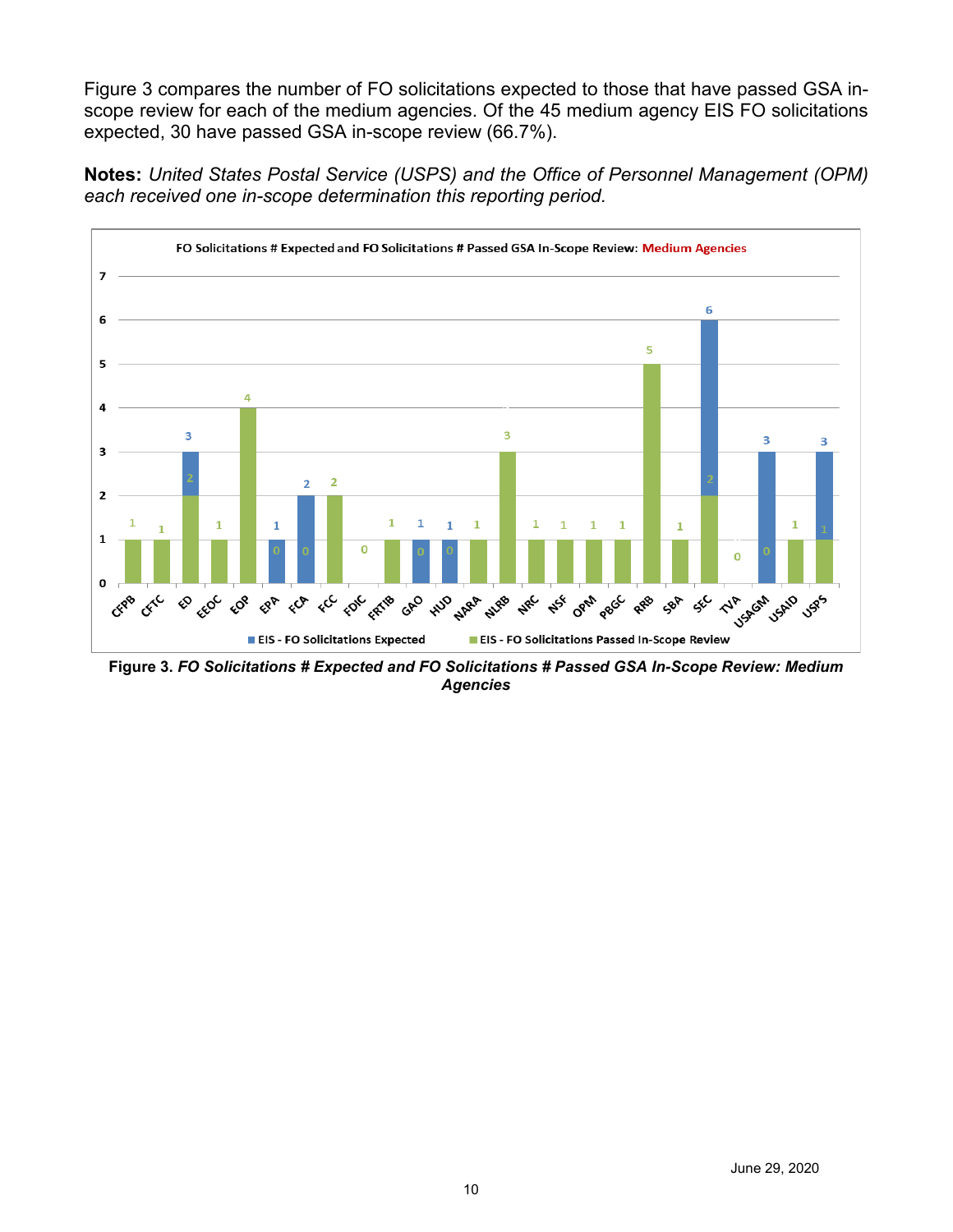#### **3.1.2 Fair Opportunity Solicitations Issued to Industry**

Agencies must issue FO solicitations to industry prior to awarding EIS TOs. The TCC uses data provided by GSA Agency Management to track and report progress towards this metric. Agency representatives are encouraged to self-report to confirm FO solicitations issued to industry when they elect to use contracts other than EIS. The TCC will reflect this data as "Other than EIS" in Figure 4 below.

Figure 4 illustrates the number of FO solicitations expected and issued to industry for large agencies. Of the 107 large agency EIS FO solicitations expected, 70 have been issued to industry (65.4%); DOD has issued 3 of 3 FO solicitations on vehicles other than EIS.



**Note:** *DOD issued one FO solicitation to industry this reporting period.* 

**Figure 4.** *FO Solicitations # Expected and FO Solicitations # Issued to Industry: Large Agencies*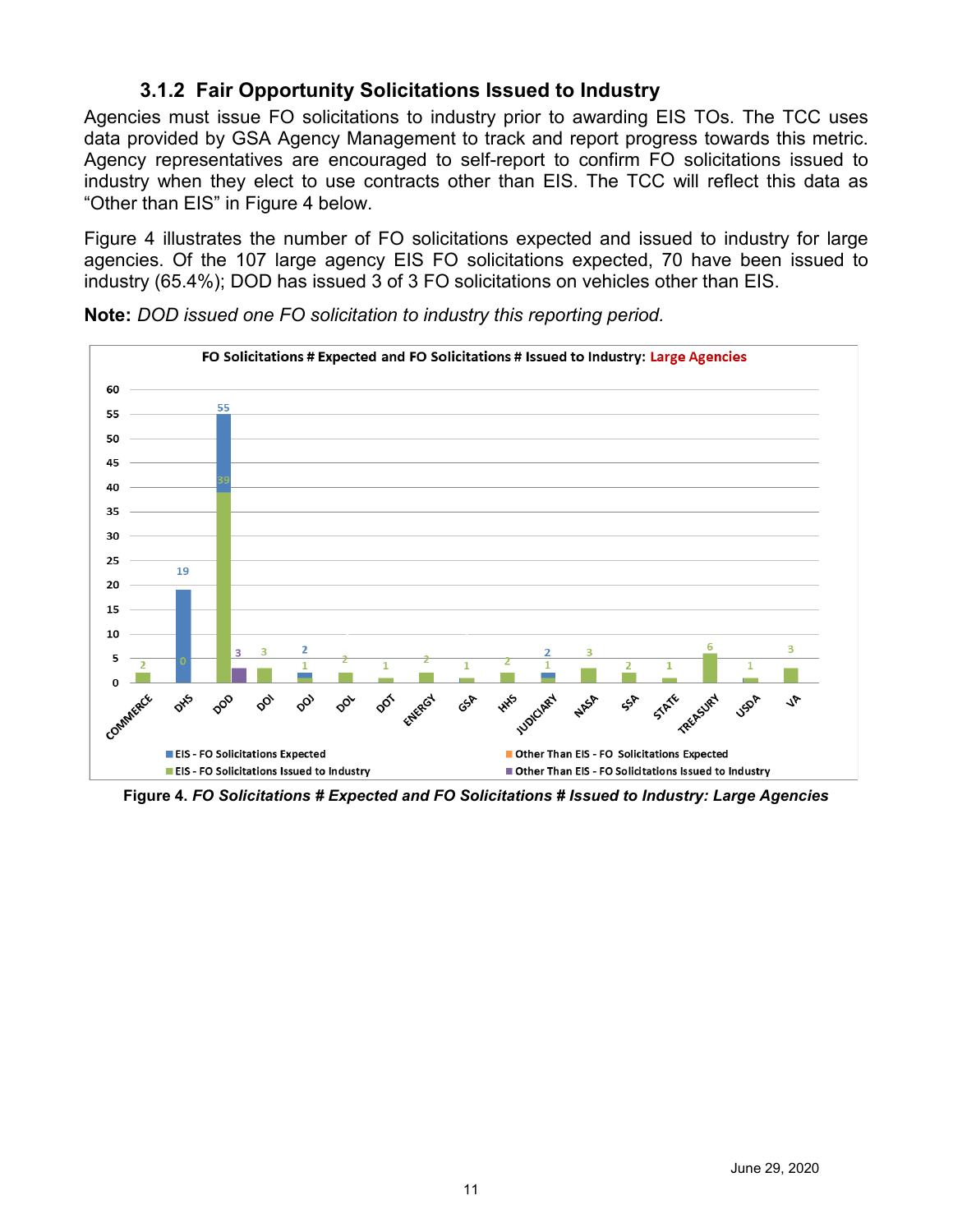Figure 5 illustrates the number of FO solicitations expected and issued to industry for medium agencies. Of the 45 medium agency EIS FO solicitations expected, 22 have been issued to industry (48.9%). Medium agencies have not self-reported the release of FO solicitations on contract vehicles other than EIS.

**Notes:** *Executive Office of the President (EOP) and Federal Communications Commission (FCC) each issued one FO solicitation to industry this reporting period.*



<span id="page-12-0"></span>**Figure 5.** *FO Solicitations # Expected and FO Solicitations # Issued to Industry: Medium Agencies*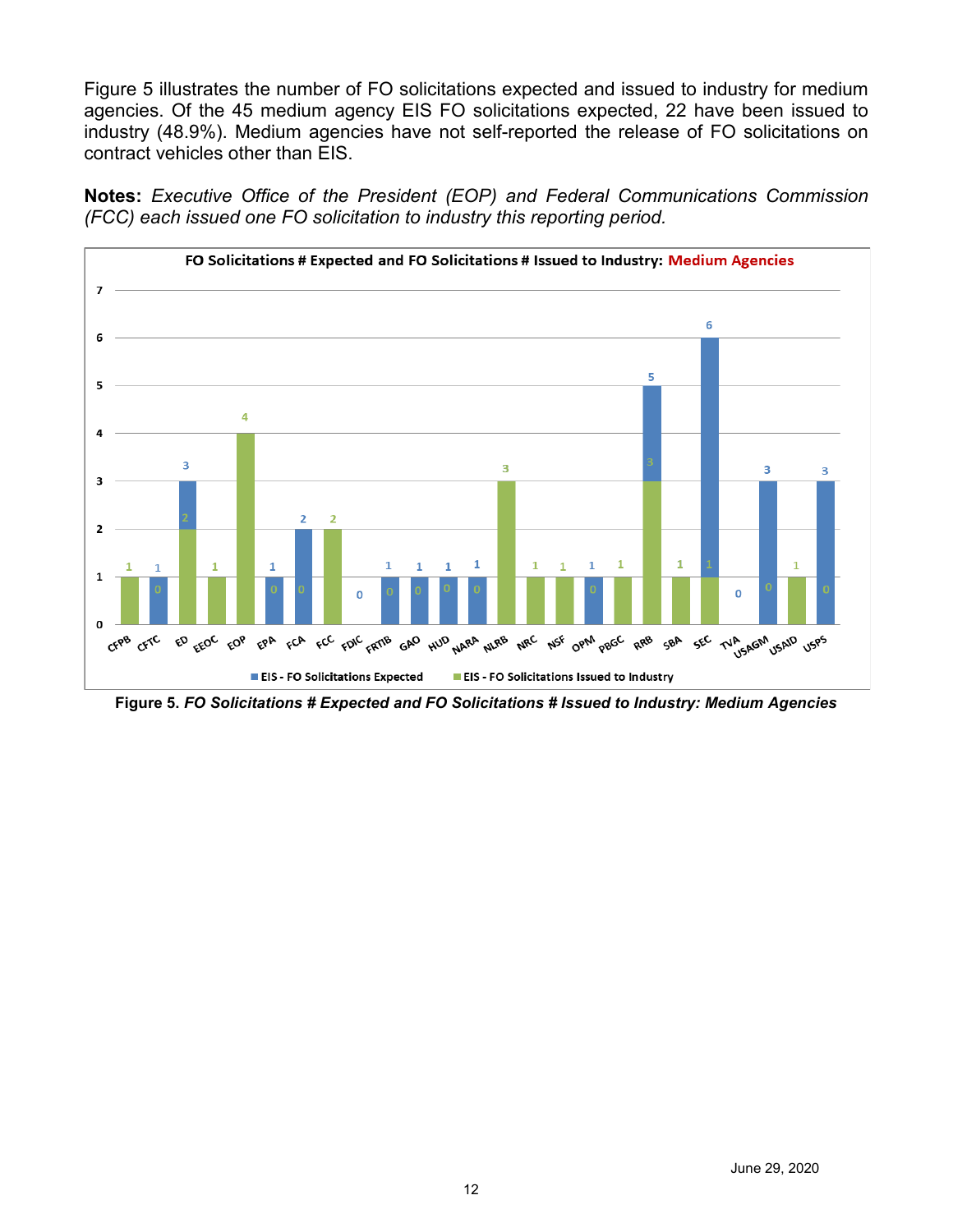#### **3.1.3 EIS Task Orders Awarded**

An agency indicates selection of an EIS contractor by awarding at least one TO for each solicitation. Since an FO decision could result in multiple TOs, it is not possible to ascertain that all TOs have been awarded for any given FO solicitation. When an agency has awarded at least one TO for an FO solicitation, the EIS contractor(s) will report the TO awards to GSA, and GSA will register this step as complete for that FO solicitation.

Table 6 provides the number of TOs awarded by large agencies during this reporting period.

**Note:** *Four (4) new large agency TO awards were reported in the NHC this period; The Department of Homeland Security (DHS) TO award listed below was actually issued by DOD and is therefore counted in DOD's TO award status. TO awards that meet the definition and measurement criteria listed in Appendix D are highlighted in green.*

<span id="page-13-2"></span>

| <b>AB</b><br>Code | Agency                           | <b>TO Award</b><br><b>Date</b> | TO#           | <b>EIS Contractor</b>  | Latest<br>то<br><b>Revision</b> | <b>Latest TO</b><br><b>Revision</b><br><b>Date</b> |
|-------------------|----------------------------------|--------------------------------|---------------|------------------------|---------------------------------|----------------------------------------------------|
| 9721              | DEPARTMENT OF DEFENSE*           | 04/06/2020                     | HC101320F0082 | <b>Verizon Federal</b> |                                 | 05/21/2020                                         |
| 9721              | DEPARTMENT OF DEFENSE*           | 05/01/2020                     | HC101320F0086 | <b>Verizon Federal</b> | 2                               | 05/26/2020                                         |
| 9721              | DEPARTMENT OF DEFENSE*           | 05/28/2020                     | HC101320F0091 | CenturyLink            |                                 | 05/28/2020                                         |
| 7000              | DEPARTMENT OF HOMELAND SECURITY* | 05/19/2020                     | HC101320F0117 | <b>Verizon Federal</b> |                                 | 05/29/2020                                         |

**Table 6.** *EIS Task Order Award Status: Large Agencies*

*\*indicates the first TO award issued against an FO solicitation*

Table 7 provides the number of TOs awarded by medium agencies this reporting period.

**Note:** *Four (4) new medium agency TO awards were reported in the NHC this period. TO awards that meet the definition and measurement criteria listed in Appendix D are highlighted in green.*

<span id="page-13-1"></span>**Table 7.** *EIS Task Order Award Status: Medium Agencies*

<span id="page-13-3"></span>

| <b>AB</b><br>Code | Agency                                    | <b>TO Award</b><br><b>Date</b> | TO #             | <b>EIS</b><br><b>Contractor</b> | <b>Revision</b><br># | <b>Latest TO</b><br><b>Revision</b><br><b>Date</b> |
|-------------------|-------------------------------------------|--------------------------------|------------------|---------------------------------|----------------------|----------------------------------------------------|
| 9100              | DEPARTMENT OF EDUCATION                   | 05/01/2020                     | 91990020F0018    | AT&T                            |                      | 05/06/2020                                         |
| 1100              | EXECUTIVE OFFICE OF THE PRESIDENT*        | 05/13/2020                     | 11316020F0003OMB | CenturyLink                     |                      | 05/26/2020                                         |
| 1100              | EXECUTIVE OFFICE OF THE PRESIDENT         | 05/15/2020                     | 11316020F0004OMB | AT&T                            |                      | 05/18/2020                                         |
| 1100              | <b>EXECUTIVE OFFICE OF THE PRESIDENT*</b> | 05/31/2020                     | 11316020F0032OAS | AT&T                            |                      | 05/21/2020                                         |

<span id="page-13-0"></span>*\*indicates the first TO award issued against an FO solicitation*

### **4 Transition Execution Progress**

Once TOs have been awarded, agencies work directly with EIS contractors to execute the transition of services. Transition is considered complete when all SIRs from expiring contracts have been disconnected and BV has been reduced to zero.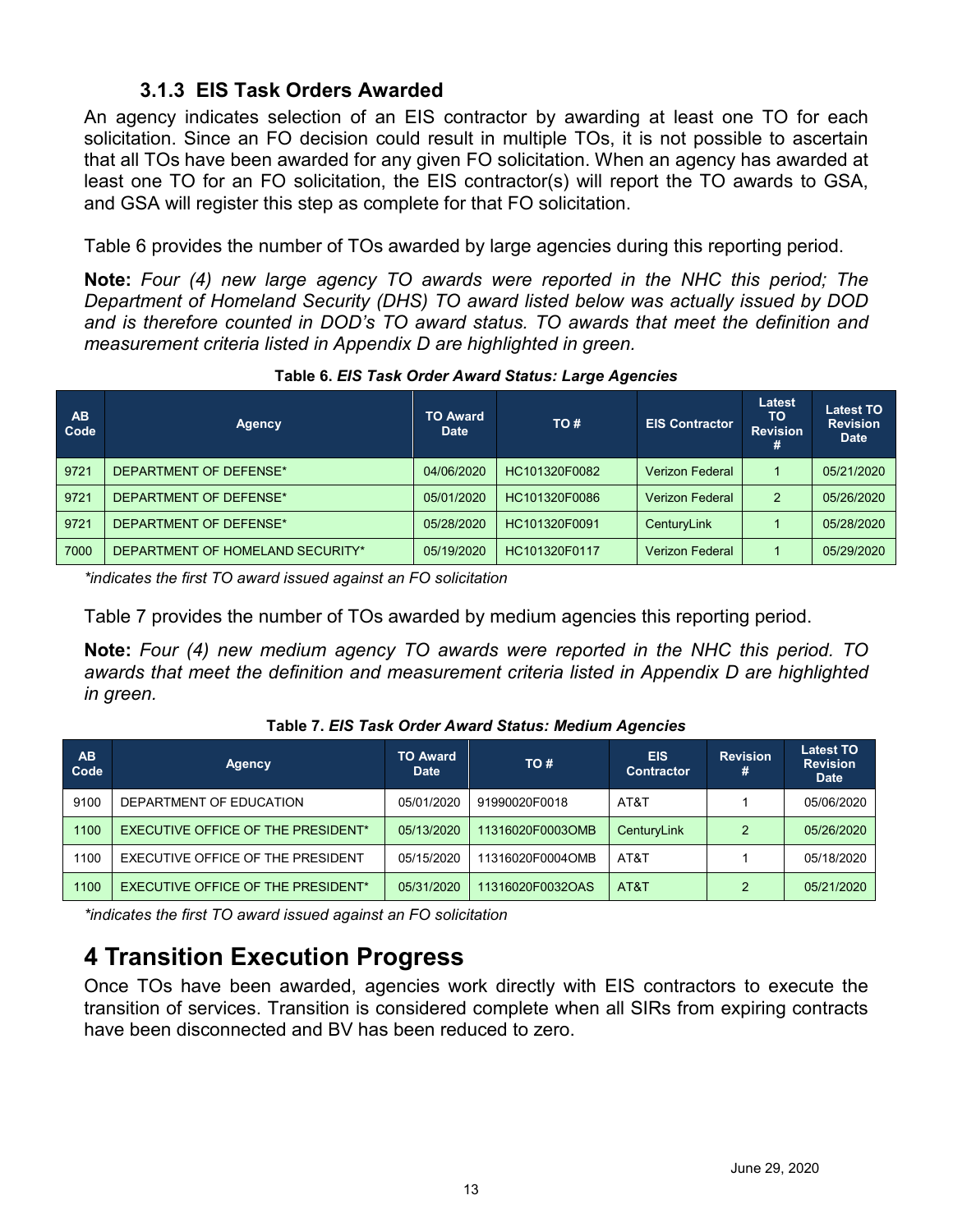### **4.1 Government-wide**

This section identifies transition progress Government-wide for the following metrics: SIR disconnected, SIR PWV disconnected, and BV reduction. Figure 6 illustrates Government-wide trending of these metrics where the goal for all measures is 100%.



**Figure 6.** *Quarterly Trending % Complete: Government-wide*

### <span id="page-14-0"></span>**4.2 Transition Progress – Agency Category**

<span id="page-14-1"></span>This section identifies transition progress by agency category based on SIR disconnected and SIR PWV disconnected metrics.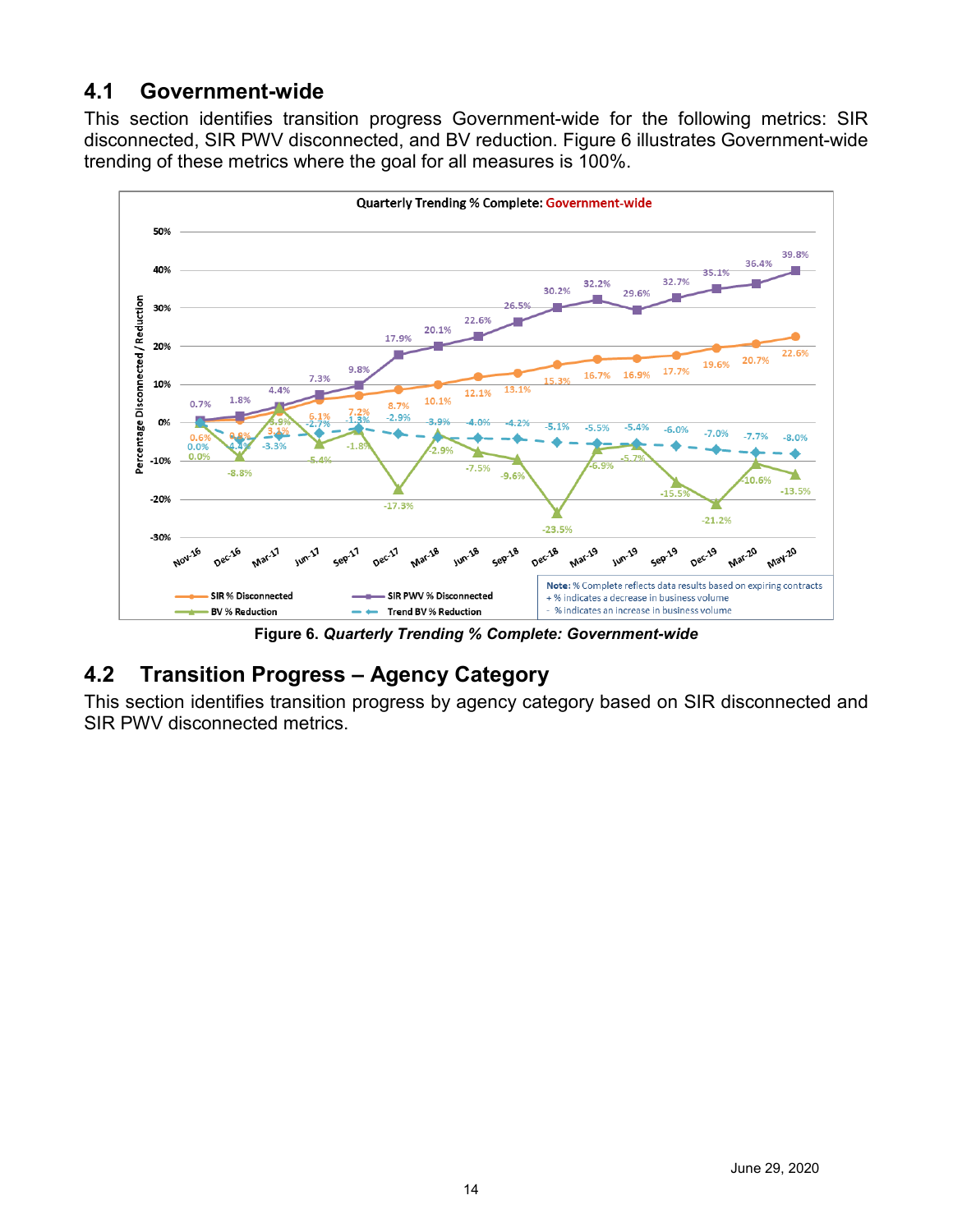### **4.2.1 Transition Progress - Large Agencies**

Figure 7 illustrates the comparison between the baseline SIR counts and current SIR counts for each of the large agencies.



**Figure 7.** *SIR # Active – Baseline to Current: Large Agencies*

Figure 8 illustrates the comparison between the baseline SIR PWV counts and current SIR PWV counts for each of the large agencies.



**Figure 8.** *SIR PWV # Active – Baseline to Current: Large Agencies*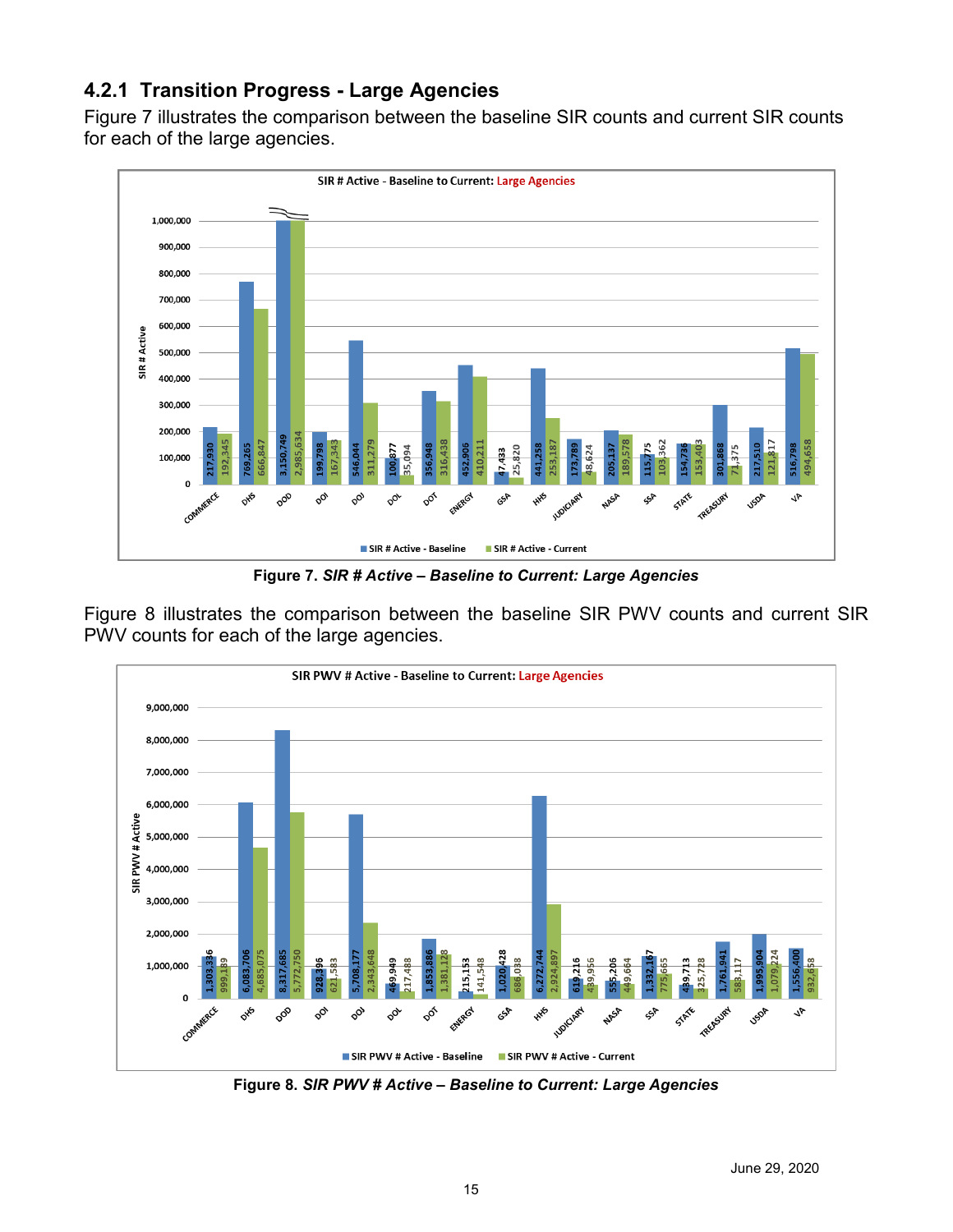#### <span id="page-16-0"></span>**4.2.2 Transition Progress - Medium Agencies**

Figure 9 illustrates the comparison between the baseline SIR counts and current SIR counts for each of the medium agencies.



**Figure 9.** *SIR # Active – Baseline to Current: Medium Agencies*

Figure 10 illustrates the comparison between the baseline SIR PWV counts and current SIR PWV counts for each of the medium agencies.



**Figure 10.** *SIR PWV # Active – Baseline to Current: Medium Agencies*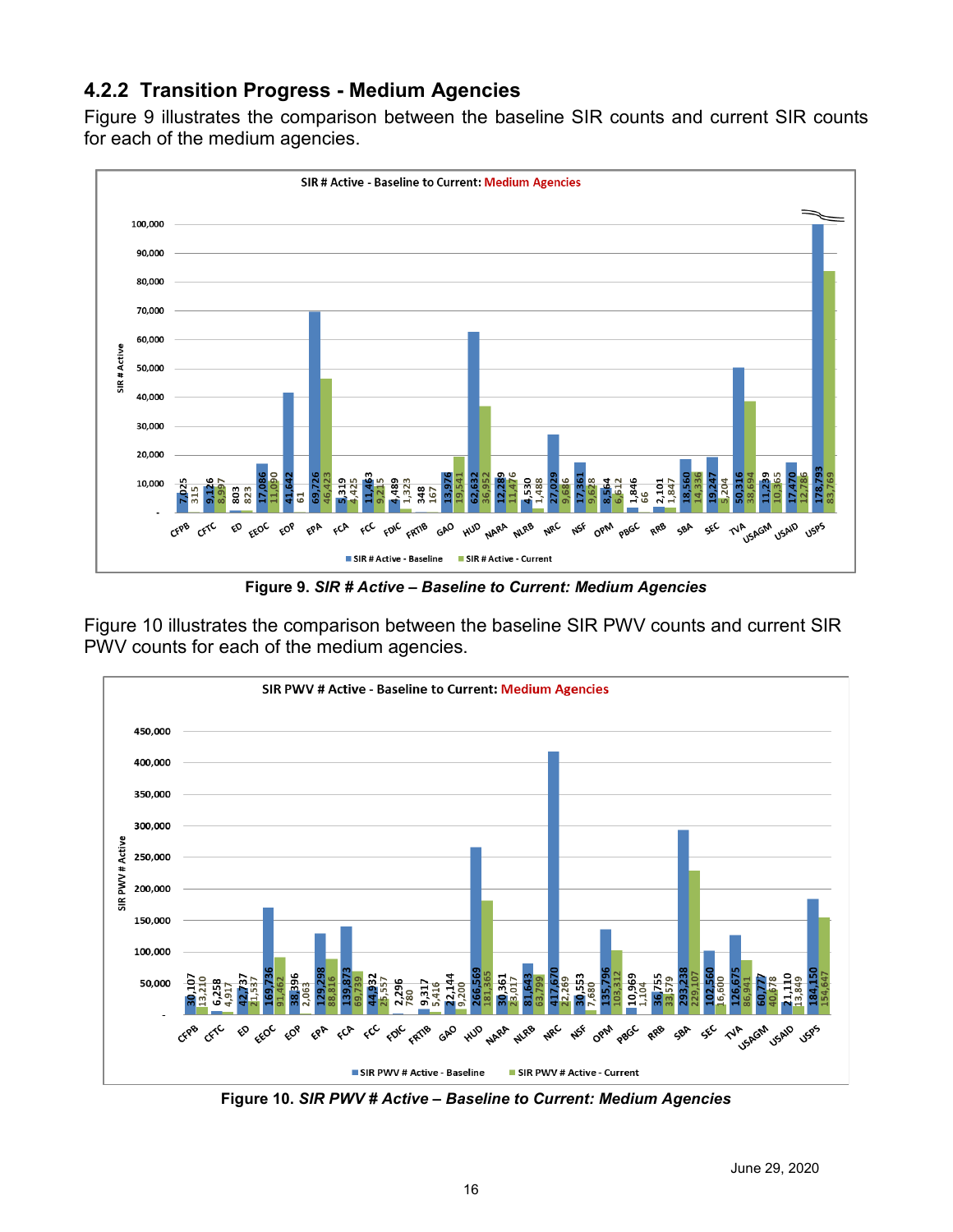# Appendix A – Acronyms

<span id="page-17-0"></span>

| <b>Acronym</b>            | <b>Definition</b>                                                                                                |
|---------------------------|------------------------------------------------------------------------------------------------------------------|
| AB                        | Agency Bureau                                                                                                    |
| AM                        | <b>Agency Manager</b>                                                                                            |
| <b>ATP</b>                | <b>Agency Transition Plan</b>                                                                                    |
| <b>ATS</b>                | <b>Agency Transition Sponsor</b>                                                                                 |
| <b>BAC</b>                | <b>Billing Account Code</b>                                                                                      |
| <b>BBG</b>                | <b>Broadcasting Board of Governors</b>                                                                           |
| $\overline{\mathsf{BV}}$  | <b>Business Volume</b>                                                                                           |
| <b>CFPB</b>               | <b>Consumer Financial Protection Bureau</b>                                                                      |
| <b>CFTC</b>               | <b>Commodity Futures Trading Commission</b>                                                                      |
| CIO                       | <b>Chief Information Officer</b>                                                                                 |
| <b>CLIN</b>               | <b>Contract Line Item Number</b>                                                                                 |
| DC                        | District of Columbia                                                                                             |
| <b>DHS</b>                | Department of Homeland Security                                                                                  |
| <b>DOD</b>                | Department of Defense                                                                                            |
| <b>DOI</b>                | Department of the Interior                                                                                       |
| <b>DOJ</b>                | Department of Justice                                                                                            |
| <b>DOL</b>                | Department of Labor                                                                                              |
| <b>DOT</b>                | Department of Transportation                                                                                     |
| ED                        | Department of Education                                                                                          |
| EEOC                      | <b>Equal Employment Opportunity Commission</b>                                                                   |
| <b>EIS</b>                | <b>Enterprise Infrastructure Solutions</b>                                                                       |
| <b>E-MORRIS</b>           | Enhanced Monthly On-Line Records and Reports of Information Technology Services                                  |
| EOP                       | <b>Executive Office of the President</b>                                                                         |
| <b>EPA</b>                | <b>Environmental Protection Agency</b>                                                                           |
| FBI                       | Federal Bureau of Investigation                                                                                  |
| <b>FCA</b>                | Farm Credit Administration                                                                                       |
| FCC                       | <b>Federal Communications Commission</b>                                                                         |
| <b>FO</b>                 | <b>Fair Opportunity</b>                                                                                          |
| <b>FDIC</b>               | <b>Federal Deposit Insurance Corporation</b>                                                                     |
| <b>FRTIB</b>              | <b>Federal Retirement Thrift Investment Board</b>                                                                |
| $\overline{FY}$           | <b>Fiscal Year</b>                                                                                               |
| GAO                       | Government Accountability Office                                                                                 |
| <b>GSA</b>                | <b>General Services Administration</b>                                                                           |
| <b>HHS</b>                | Department of Health and Human Services                                                                          |
| <b>HUD</b>                | Department of Housing and Urban Development                                                                      |
| IAA                       | <b>Interagency Agreement</b>                                                                                     |
| <b>IAG</b>                | Infrastructure Advisory Group                                                                                    |
| <b>ITT</b>                | <b>Integrated Transition Team</b>                                                                                |
| <b>LMS</b>                | Large, Medium, Small                                                                                             |
| <b>LTM</b>                | <b>Lead Transition Manager</b>                                                                                   |
| <b>LSA</b>                | <b>Local Service Agreement</b>                                                                                   |
| <b>NARA</b>               | National Archives and Records Administration                                                                     |
| <b>NASA</b>               | National Aeronautics and Space Administration<br>Network-Based Internet Protocol Virtual Private Network Service |
| NBIP-VPNS                 |                                                                                                                  |
| <b>NHC</b>                | <b>Network Hosting Center</b>                                                                                    |
| <b>NLRB</b><br><b>NRC</b> | <b>National Labor Relations Board</b>                                                                            |
|                           | <b>Nuclear Regulatory Commission</b>                                                                             |
| <b>NSF</b>                | National Science Foundation                                                                                      |
| OPM<br><b>PBGC</b>        | Office of Personnel Management                                                                                   |
| POC                       | Pension Benefit Guaranty Corporation<br>Point of Contact                                                         |
| <b>PWV</b>                |                                                                                                                  |
|                           | Proportional Weighted Value                                                                                      |
| <b>RLS</b>                | <b>Regional Local Service</b>                                                                                    |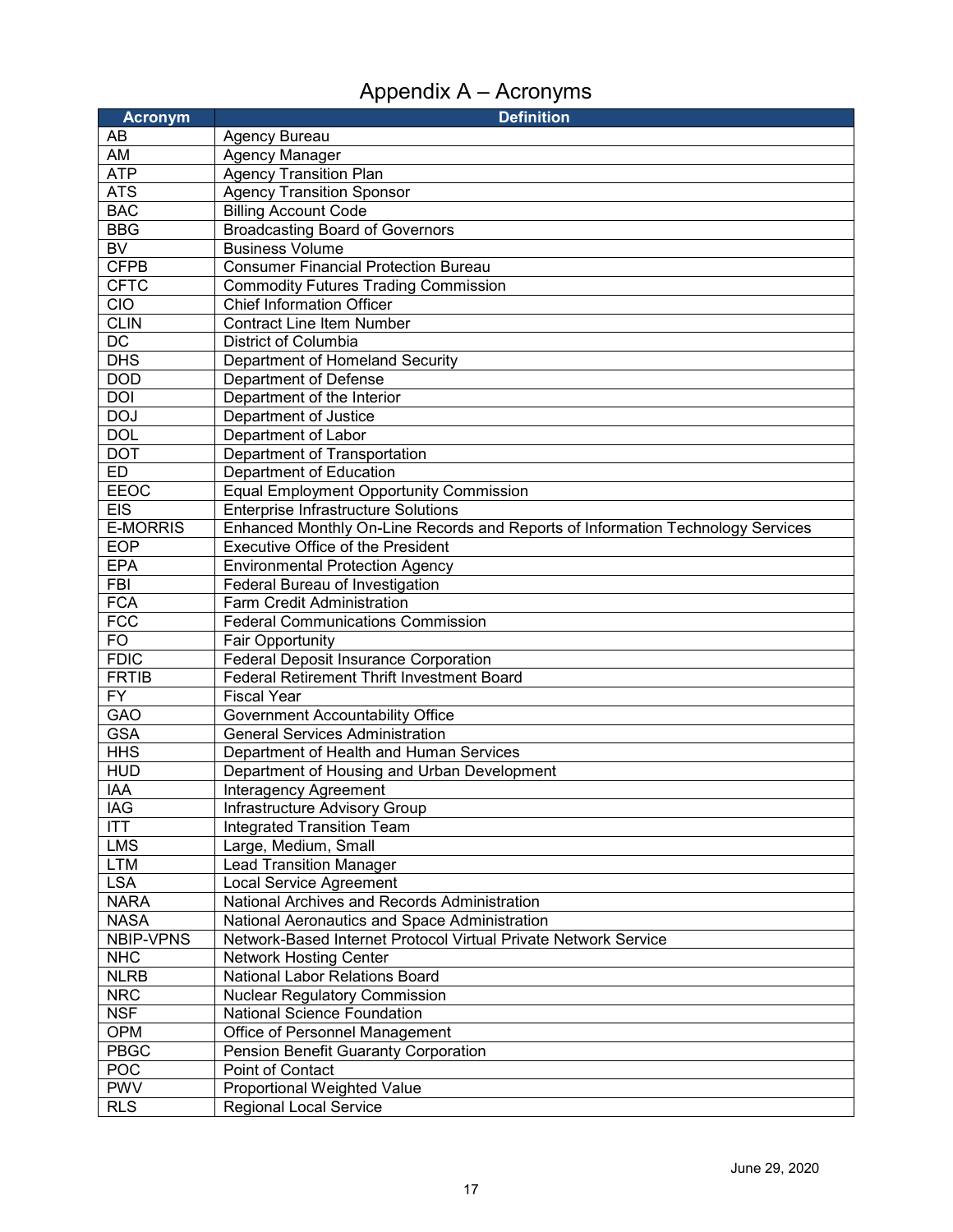| <b>Acronym</b> | <b>Definition</b>                                |
|----------------|--------------------------------------------------|
| <b>RRB</b>     | <b>Railroad Retirement Board</b>                 |
| SAT            | <b>Simplified Acquisition Threshold</b>          |
| <b>SBA</b>     | <b>Small Business Administration</b>             |
| <b>SEC</b>     | Securities Exchange Commission                   |
| <b>SIR</b>     | Service Instance Record                          |
| <b>SSA</b>     | Social Security Administration                   |
| <b>TCC</b>     | <b>Transition Coordination Center</b>            |
| ΤI             | <b>Transition Inventory</b>                      |
| <b>TO</b>      | <b>Task Order</b>                                |
| <b>TOCO</b>    | <b>Transition Ordering Contracting Officer</b>   |
| <b>TOPS</b>    | Telecommunications Ordering and Pricing System   |
| <b>TPTR</b>    | <b>Transition Progress Tracking Report</b>       |
| <b>TSID</b>    | Telephone System Identification                  |
| <b>TVA</b>     | <b>Tennessee Valley Authority</b>                |
| <b>USAGM</b>   | US Agency for Global Media                       |
| <b>USAID</b>   | US Agency for International Development          |
| <b>USDA</b>    | US Department of Agriculture                     |
| <b>USPS</b>    | <b>United States Postal Service</b>              |
| VA             | Department of Veterans Affairs                   |
| <b>WITS</b>    | Washington Interagency Telecommunications System |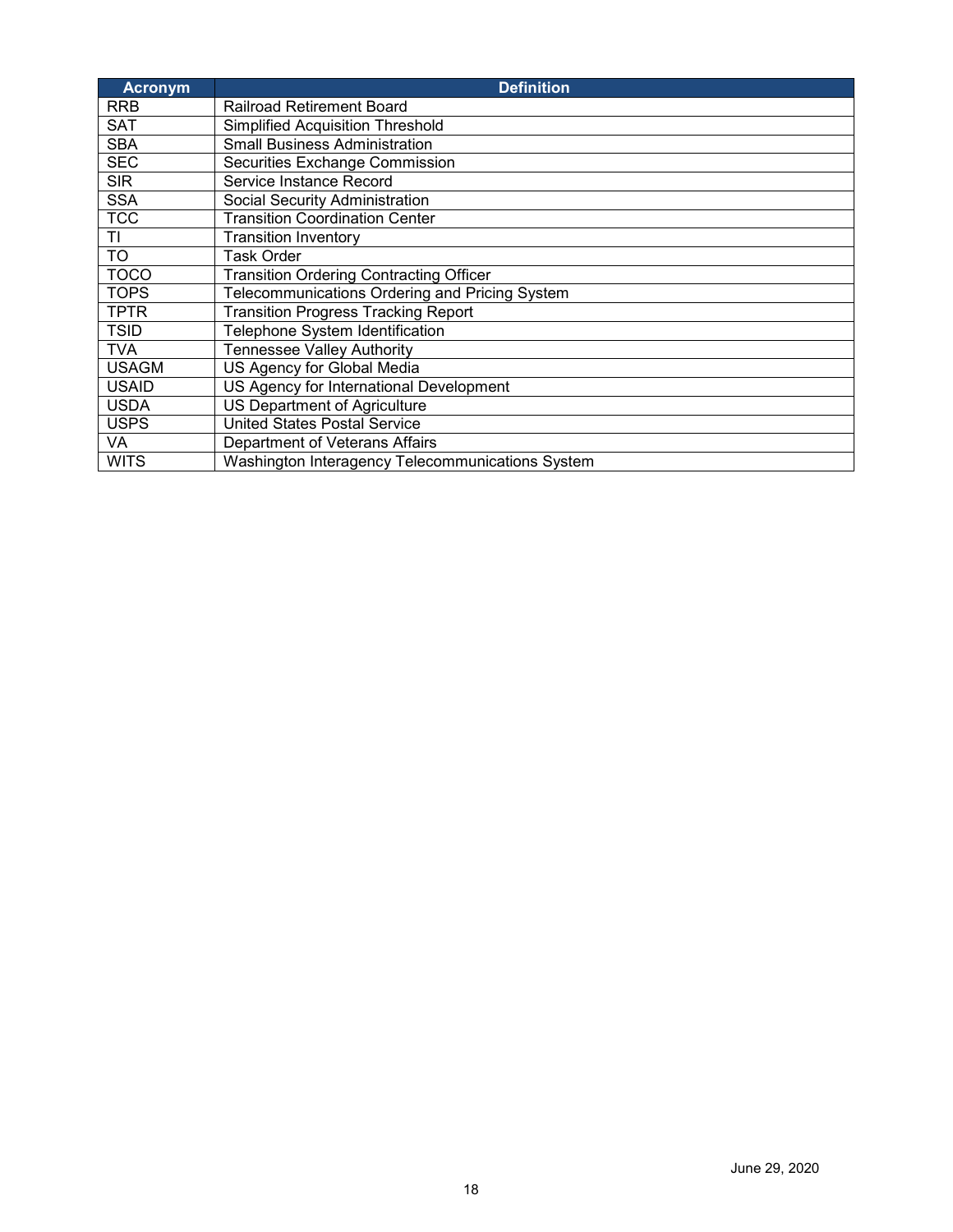### <span id="page-19-0"></span>Appendix B – Transition Completion Status: Small Agencies including Native American Tribes

| <b>Transition Completion Status: Small Agencies including Native American Tribes</b> |                   |                                                                          |                              |                                 |                                      |                                                     |
|--------------------------------------------------------------------------------------|-------------------|--------------------------------------------------------------------------|------------------------------|---------------------------------|--------------------------------------|-----------------------------------------------------|
| <b>Agency</b><br>Category                                                            | <b>AB</b><br>Code | <b>Agency</b>                                                            | SIR %<br><b>Disconnected</b> | <b>BV %</b><br><b>Reduction</b> | <b>Transition</b><br><b>Complete</b> | <b>Transition</b><br><b>Complete</b><br><b>Date</b> |
| S                                                                                    | 0814              | CONGRESSIONAL BUDGET OFFICE                                              | 100.0%                       | 100.0%                          | <b>YES</b>                           | Dec 2019                                            |
| S                                                                                    | 1917              | INTERNATIONAL BOUNDARY COMMISSION US<br>AND CANADA                       | 100.0%                       | 100.0%                          | <b>YES</b>                           | Sep 2019                                            |
| S                                                                                    | 4953              | US ARCTIC RESEARCH COMMISSION                                            | 100.0%                       | 100.0%                          | <b>YES</b>                           | Aug 2019                                            |
| S                                                                                    | 0064              | PAN AMERICAN HEALTH ORGANIZATION                                         | 100.0%                       | 100.0%                          | <b>YES</b>                           | Apr 2019                                            |
| S                                                                                    | 4883              | DWIGHT D EISENHOWER MEMORIAL<br><b>COMMISSION</b>                        | 100.0%                       | 100.0%                          | <b>YES</b>                           | Mar 2019                                            |
| S                                                                                    | 9533              | BARRY GOLDWATER SCHOLARSHIP AND<br>EXCELLENCE IN EDUCATION FOUNDATION    | 100.0%                       | 100.0%                          | <b>YES</b>                           | Feb 2019                                            |
| S                                                                                    | 5600              | CENTRAL INTELLIGENCE AGENCY                                              | 100.0%                       | 100.0%                          | <b>YES</b>                           | Nov 2017                                            |
| S                                                                                    | 9574              | COMMISSION ON THE NATIONAL MOMENT OF<br><b>REMEMBRANCE</b>               | 100.0%                       | 100.0%                          | <b>YES</b>                           | Oct 2017                                            |
| S                                                                                    | 7618              | CHRISTOPHER COLUMBUS FELLOWSHIP<br><b>FOUNDATION</b>                     | 100.0%                       | 100.0%                          | <b>YES</b>                           | Sep 2017                                            |
| S                                                                                    | 4895              | COMMISSION FOR INTERNATIONAL RELIGIOUS<br><b>FREEDOM</b>                 | 100.0%                       | 100.0%                          | <b>YES</b>                           | Jul 2017                                            |
| S                                                                                    | 9551              | DIRECTOR OF NATIONAL INTELLIGENCE                                        | 100.0%                       | 100.0%                          | <b>YES</b>                           | Nov 2016                                            |
| S                                                                                    | 9565              | FEDERAL COORDINATOR ALASKA NATURAL<br><b>GAS TRANSPORTATION PROJECTS</b> | 100.0%                       | 100.0%                          | <b>YES</b>                           | Nov 2016                                            |
| S                                                                                    | 1252              | <b>GRADUATE SCHOOL USA</b>                                               | 100.0%                       | 100.0%                          | <b>YES</b>                           | Nov 2016                                            |
| S                                                                                    | 9561              | RECOVERY ACCOUNTABILITY AND<br>TRANSPARENCY BOARD                        | 100.0%                       | 100.0%                          | <b>YES</b>                           | Nov 2016                                            |
| Τ                                                                                    | <b>NA03</b>       | CONFEDERATED TRIBES OF THE GRANDE<br>RONDE COMMUNITY OF OREGON (NA03)    | 100.0%                       | 100.0%                          | <b>YES</b>                           | Feb 2020                                            |
| T.                                                                                   | NAS0              | STILLAGUAMISH TRIBE (NAS0)                                               | 100.0%                       | 100.0%                          | <b>YES</b>                           | Feb 2020                                            |
| Τ                                                                                    | <b>GLIF</b>       | <b>GREAT LAKES INDIAN FISH AND WILDLIFE</b><br>(GLIF)                    | 100.0%                       | 100.0%                          | <b>YES</b>                           | Dec 2019                                            |
| Τ                                                                                    | NAS1              | STILLAGUAMISH TRIBE (NAS1)                                               | 100.0%                       | 100.0%                          | <b>YES</b>                           | Jun 2019                                            |
| Τ                                                                                    | NAS2              | STILLAGUAMISH TRIBE (NAS2)                                               | 100.0%                       | 100.0%                          | YES                                  | May 2019                                            |
| T                                                                                    | <b>NC06</b>       | MOHICAN NORTH STAR OPERATIONS (NC06)<br>100.0%<br>100.0%<br><b>YES</b>   |                              |                                 | May 2018                             |                                                     |
| T                                                                                    | <b>NC12</b>       | MUCKLESHOOT INDIAN (NC12)                                                | 100.0%                       | 100.0%                          | <b>YES</b>                           | May 2018                                            |
| $\sf T$                                                                              | <b>NA56</b>       | UNITED SOUTH AND EASTERN TRIBES (NA56)                                   | 100.0%                       | 100.0%                          | <b>YES</b>                           | Jun 2017                                            |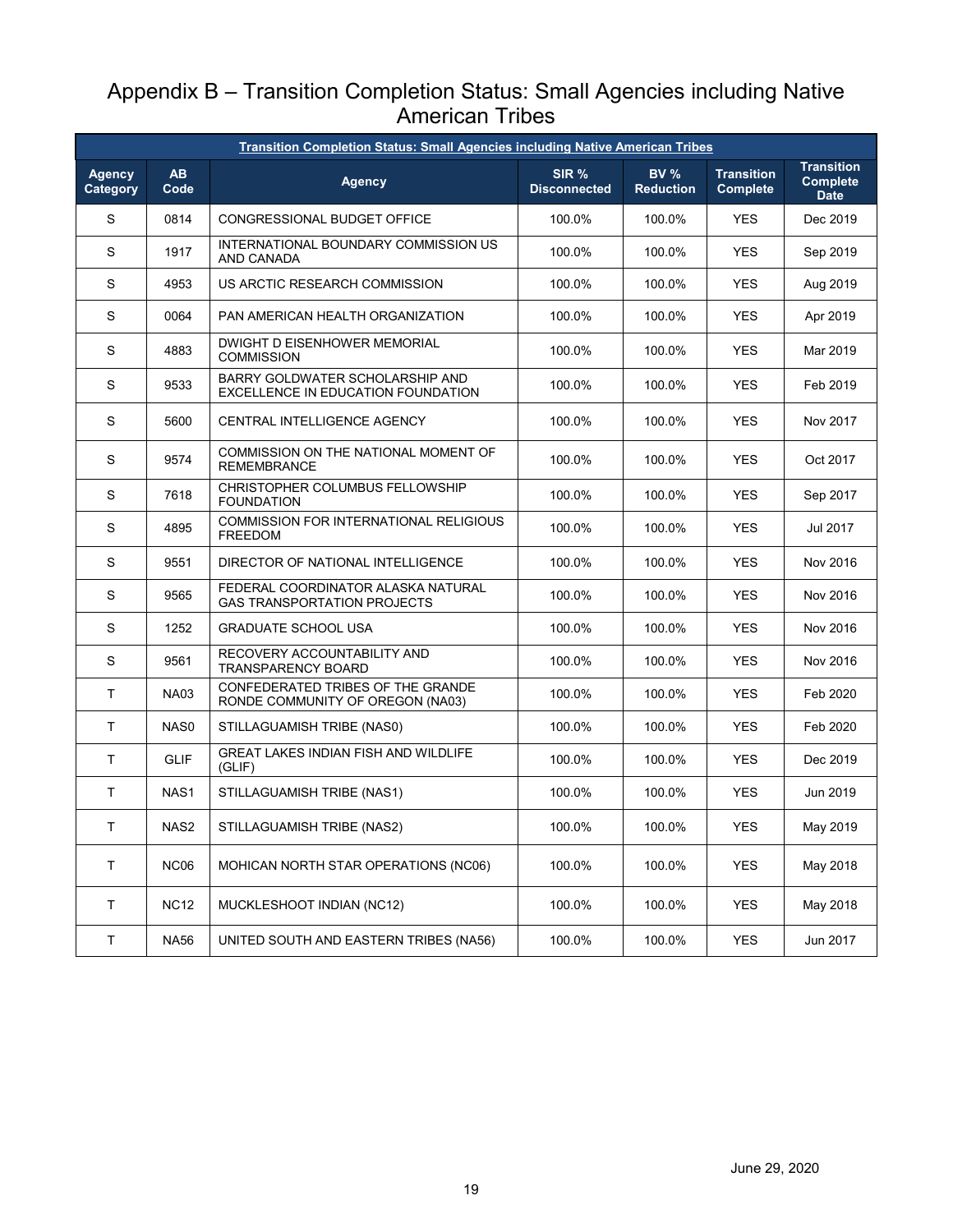### Appendix C – Transition Progress Milestones Gantt Chart

<span id="page-20-0"></span>The below Gantt Chart illustrates key milestones and target dates established for tracking the progress of transition.

| Task Name                                 | 2015 | 2016 | 2017  | 2018 | 2019 | 2020 | 2021  | 2022  | 2023 | 2024 |
|-------------------------------------------|------|------|-------|------|------|------|-------|-------|------|------|
| CIOs deliver Transition Plans to ITS*     |      |      | 10/31 |      |      |      |       |       |      |      |
| Agencies issue solicitations to industry* |      |      |       |      | 3/29 |      |       |       |      |      |
|                                           |      |      |       |      |      |      |       |       |      |      |
| Agencies award EIS task orders*           |      |      |       |      |      | 9/30 |       |       |      |      |
| Transition 50% complete*                  |      |      |       |      |      |      | 43/31 |       |      |      |
| Transition 90% complete*                  |      |      |       |      |      |      |       | &3/31 |      |      |
| Transition 100% complete (disconnected)*  |      |      |       |      |      |      |       | 19/30 |      |      |
| <b>Networx Extension 2</b>                |      |      |       |      |      |      |       |       | 5/31 |      |
| Regional LSA Extension 2                  |      |      |       |      |      |      |       |       | 5/31 |      |
| *Measured and reported monthly            |      |      |       |      |      |      |       |       |      |      |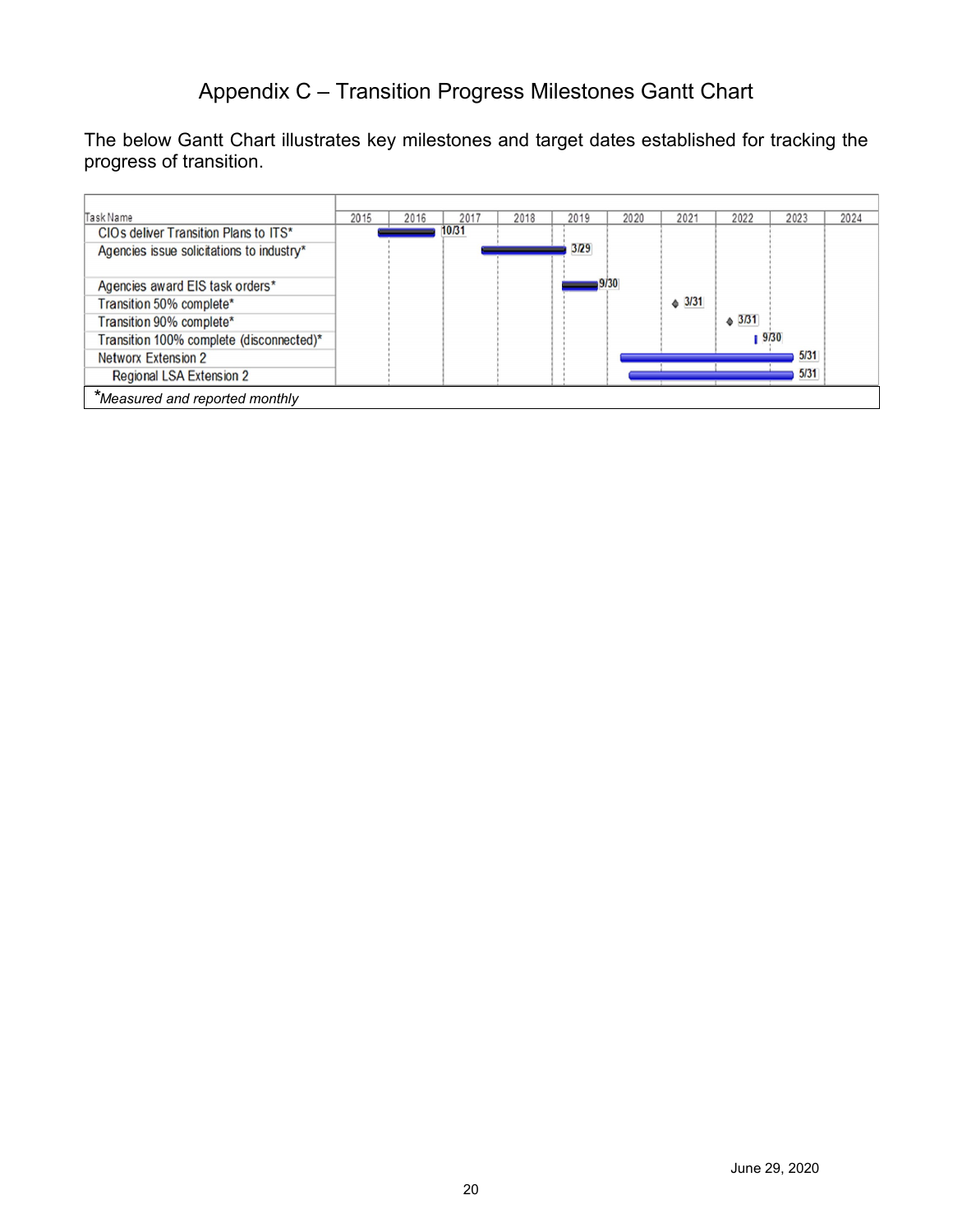# Appendix D – Key Metrics

<span id="page-21-0"></span>

| <b>Tracking Metric</b>                        | <b>Target Date</b> | <b>Definition</b>                                                                                                                                                                                        | <b>Measurement</b>                                                                                                                                                                                                                                                                                                                                                                                                                                                                                                                                                                                                |  |
|-----------------------------------------------|--------------------|----------------------------------------------------------------------------------------------------------------------------------------------------------------------------------------------------------|-------------------------------------------------------------------------------------------------------------------------------------------------------------------------------------------------------------------------------------------------------------------------------------------------------------------------------------------------------------------------------------------------------------------------------------------------------------------------------------------------------------------------------------------------------------------------------------------------------------------|--|
| <b>ITT Assigned</b>                           | 6/30/2016          | Agency Transition Sponsor (ATS),<br><b>Transition Ordering Contracting Officer</b><br>(TOCO), and Lead Transition Manager<br>(LTM) assigned by agency as part of<br>the Integrated Transition Team (ITT) | TCC received Transition Team POC info from Agency<br>CIO or other known contact                                                                                                                                                                                                                                                                                                                                                                                                                                                                                                                                   |  |
| <b>TI Access</b>                              | 10/31/2016         | Agency access to Transition Inventory<br>(TI) data                                                                                                                                                       | Agency has at least one E-MORRIS user account to<br>view/confirm TI data                                                                                                                                                                                                                                                                                                                                                                                                                                                                                                                                          |  |
| IAA Signed                                    | 5/31/2017          | Interagency Agreement (IAA) signed                                                                                                                                                                       | TCC received IAA signed by Agency and GSA; or IAA not<br>required                                                                                                                                                                                                                                                                                                                                                                                                                                                                                                                                                 |  |
| <b>ATP Submitted</b>                          | 10/31/2016         | Agency Transition Plan (ATP) submitted                                                                                                                                                                   | TCC received ATP signed by ATS and it includes at least<br>the info from the outline in the Transition Handbook                                                                                                                                                                                                                                                                                                                                                                                                                                                                                                   |  |
| Solicitations Issued to<br>Industry           | 3/31/2019          | Agencies will issue EIS solicitations,<br>that have passed scope review, to<br>industry for proposals                                                                                                    | Agency reports to GSA as solicitations are issued to<br>industry for proposals. Agency Management will collect<br>data and make available to the TCC through the<br>solicitation forecast by the end of each month<br>Note: After this target date, GSA reserves the option to<br>cut off GSA-funded Transition Ordering Assistance (TOA)<br>support for agencies' solicitation development. GSA will<br>work with agencies unable to meet this date on an<br>individual basis. GSA will process contract modifications<br>on Networx and WITS 3 (direct order contracts) only for<br>mission essential services. |  |
| <b>Task Orders Awarded</b>                    | 9/30/2019          | At least one task order awarded for<br>each solicitation as reported by EIS<br>contractor through the Network Hosting<br>Center (NHC)                                                                    | As EIS contractors receive task orders, they report them<br>to GSA, and the TOs are recorded in the NHC; GSA will<br>track that at least one TO is awarded for each solicitation<br>the agency has forecasted<br>Note: After this target date, GSA will cease adding<br>services on Regional Local Service contracts (aka LSAs)<br>that comprise the full service program                                                                                                                                                                                                                                         |  |
| Transition 50%<br>Complete                    | 3/31/2021          | Proportional Weighted Value (PWV)<br>percentage disconnected                                                                                                                                             | 50% of TI is disconnected as reported by Networx<br>contractors, WITS 3 PMO, and TOPS based on SIR PWV<br>disconnects                                                                                                                                                                                                                                                                                                                                                                                                                                                                                             |  |
| Transition 90%<br>Complete                    | 3/31/2022          | PWV percentage disconnected                                                                                                                                                                              | 90% of TI is disconnected as reported by Networx<br>contractors, WITS 3 PMO, and TOPS based on SIR PWV<br>disconnects                                                                                                                                                                                                                                                                                                                                                                                                                                                                                             |  |
| Transition 100%<br>Complete<br>(disconnected) | 9/30/2022          | 100% of services disconnected                                                                                                                                                                            | 100% of TI is disconnected as reported by Networx<br>contractors, WITS 3 PMO, and TOPS based on SIR PWV<br>disconnects                                                                                                                                                                                                                                                                                                                                                                                                                                                                                            |  |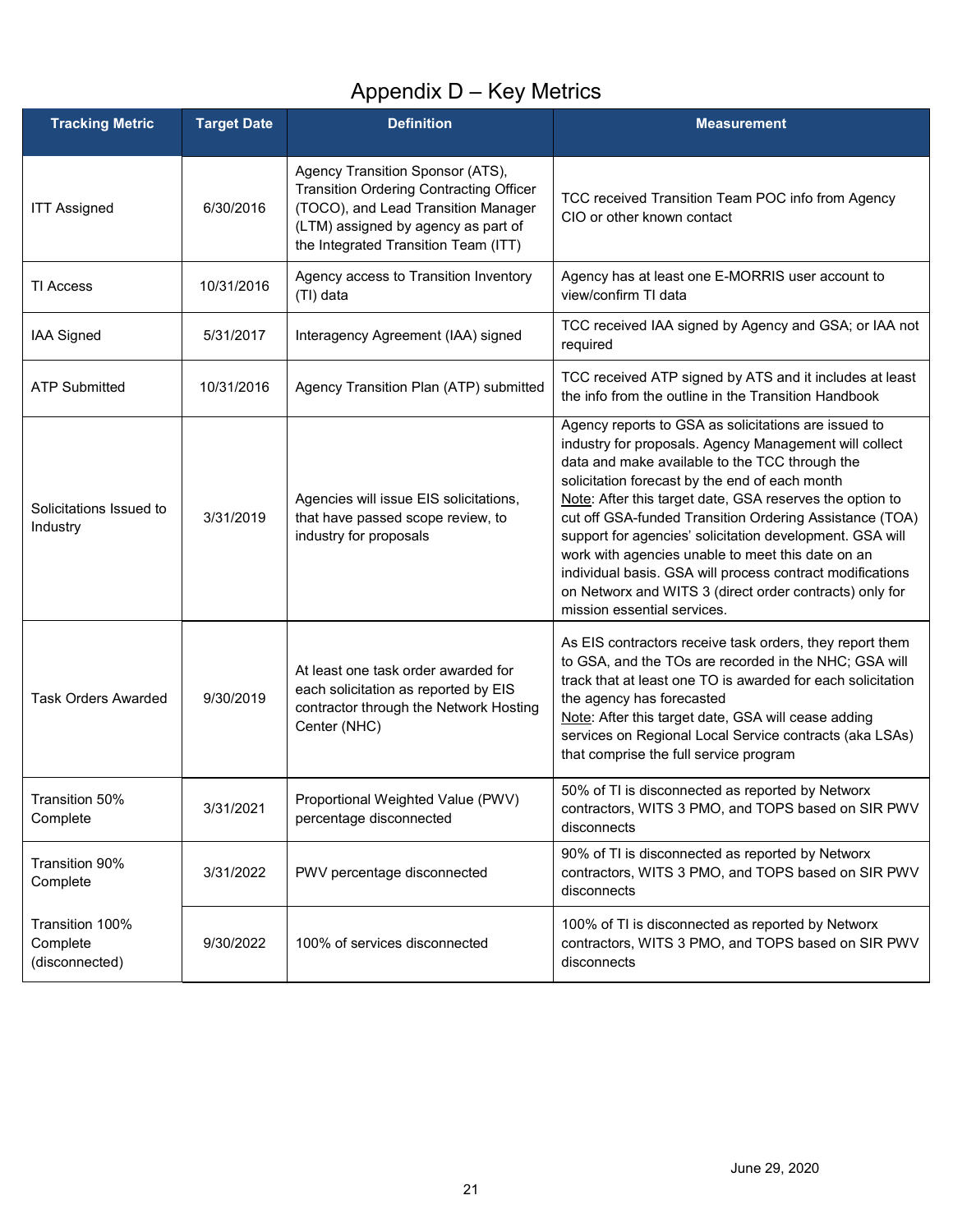# Appendix E – Key Definitions

<span id="page-22-0"></span>

| <b>Key Term</b>                            | <b>Key Definition</b>                                                                                                                                                                           |
|--------------------------------------------|-------------------------------------------------------------------------------------------------------------------------------------------------------------------------------------------------|
| All Agency                                 | A detailed inventory that extends current TI data to include individual CLINs, features,                                                                                                        |
| Inventory (AAI)                            | equipment, bandwidth, and other data not currently included in T; Data is primarily based on<br>contractor inventory, billing, and orders for Networx, WITS 3, and RLS contracts                |
| <b>Business Volume</b>                     | The amount billed by the contractors for services, including adjustments, taxes and fees;                                                                                                       |
| (BV)                                       | sometimes includes adjustments made by GSA                                                                                                                                                      |
| <b>BV Reduction</b>                        | A transition execution metric that compares current BV to the initial BV                                                                                                                        |
| Confirmation of<br>Validated               | Confirmation means a transition entity has determined that its TI records accurately<br>represent the service instances that need to be transitioned from the expiring Networx, WITS            |
| Inventory                                  | 3, and GSA RLS contracts. The confirmation process is exception-based, and the transition                                                                                                       |
|                                            | entity should only report exceptions where applicable.                                                                                                                                          |
|                                            | Each transition entity is expected to retrieve, review and confirm its validated transition                                                                                                     |
|                                            | inventory). The TI User Guide is available on the EIS website; this Guide can assist                                                                                                            |
|                                            | transition entity users with accessing E-MORRIS and viewing their inventory data. Transition<br>entities do not need to re-validate the inventory; they just need to confirm the inventory. The |
|                                            | method of communication is for the transition entity to place a statement in its ATP by                                                                                                         |
|                                            | October 2016 stating it has reviewed and confirmed the validated inventory.                                                                                                                     |
| Fair Opportunity                           | Count based on information agencies provided in their ATP (or subsequently in a data call                                                                                                       |
| (FO) Solicitations<br>Expected             | from Agency Management)                                                                                                                                                                         |
| <b>FO Solicitations</b>                    | Count of solicitations that have been released to EIS contractors                                                                                                                               |
| Issued to Industry                         |                                                                                                                                                                                                 |
| <b>FO Solicitations</b><br>Passed In-Scope | Count defined as passing a GSA in-scope review                                                                                                                                                  |
| Review                                     |                                                                                                                                                                                                 |
| Large, Medium,                             | In the context of the transition program, agencies with inventory that must be transitioned are                                                                                                 |
| Small (LMS)                                | categorized into three main categories: Large agencies, Medium agencies, and Small                                                                                                              |
| Agency<br>Categories                       | agencies. The Large agencies represent a group of 17 agencies each billing an average<br>annual BV of more than \$10 million in FY12 through FY15 on the Networx contracts. The                 |
|                                            | Medium agencies represent a group of 25 agencies each with an average annual of less                                                                                                            |
|                                            | than \$10 million, but over \$1 million. Finally, the Small agencies represent a group of                                                                                                       |
|                                            | agencies each with an average annual of less than \$1 million.                                                                                                                                  |
| Page View                                  | The number of times a visitor views a webpage on the GSA website (Note: Each webpage a<br>visitor views is tracked as one page view; and if a visitor navigates to a different page and         |
|                                            | returns to the original page, or refreshes the page, a second page view will be recorded.)                                                                                                      |
| Proportional                               | Values assigned to SIRs based on the relative difficulty of transitioning that particular service                                                                                               |
| <b>Weighted Value</b>                      | (simple services, such as calling cards, reflect a low PWV; while more complex services such                                                                                                    |
| (PWV)                                      | as NBIP-VPNS hold a higher value)                                                                                                                                                               |
| Service Instance<br>Record (SIR)           | Level of inventory tracking record that provides GSA and transition entities with a consistent<br>measure to track services as they transition from expiring contracts; Represents a            |
|                                            | summarized roll-up of a base service and the associated supporting/feature CLINs, supports                                                                                                      |
|                                            | transition entity transition planning, and provides a mechanism for the transition entities and                                                                                                 |
|                                            | GSA to track the progress of transition from Networx, WITS 3, and GSA RLS contracts                                                                                                             |
| <b>SIR</b><br>Disconnected                 | A transition execution metric that measures reductions in SIR counts until there are no active<br>SIRs remaining (100% disconnected)                                                            |
| <b>TPTR Report</b>                         | Government-wide: This grouping represents the aggregate of all government agencies<br>$\bullet$                                                                                                 |
| <b>Grouping Levels</b>                     | collectively.                                                                                                                                                                                   |
|                                            | Program: The program category view reflects the three main contract groups that are<br>$\bullet$                                                                                                |
|                                            | expiring and must transition. These groups are:                                                                                                                                                 |
|                                            | Networx (Universal and Enterprise)<br><b>GSA RLS</b>                                                                                                                                            |
|                                            | WITS <sub>3</sub>                                                                                                                                                                               |
|                                            | Agency Category: This grouping represents the levels at which agencies are grouped for<br>$\bullet$                                                                                             |
|                                            | reporting purposes within this report. There are three categories: Large agencies,                                                                                                              |